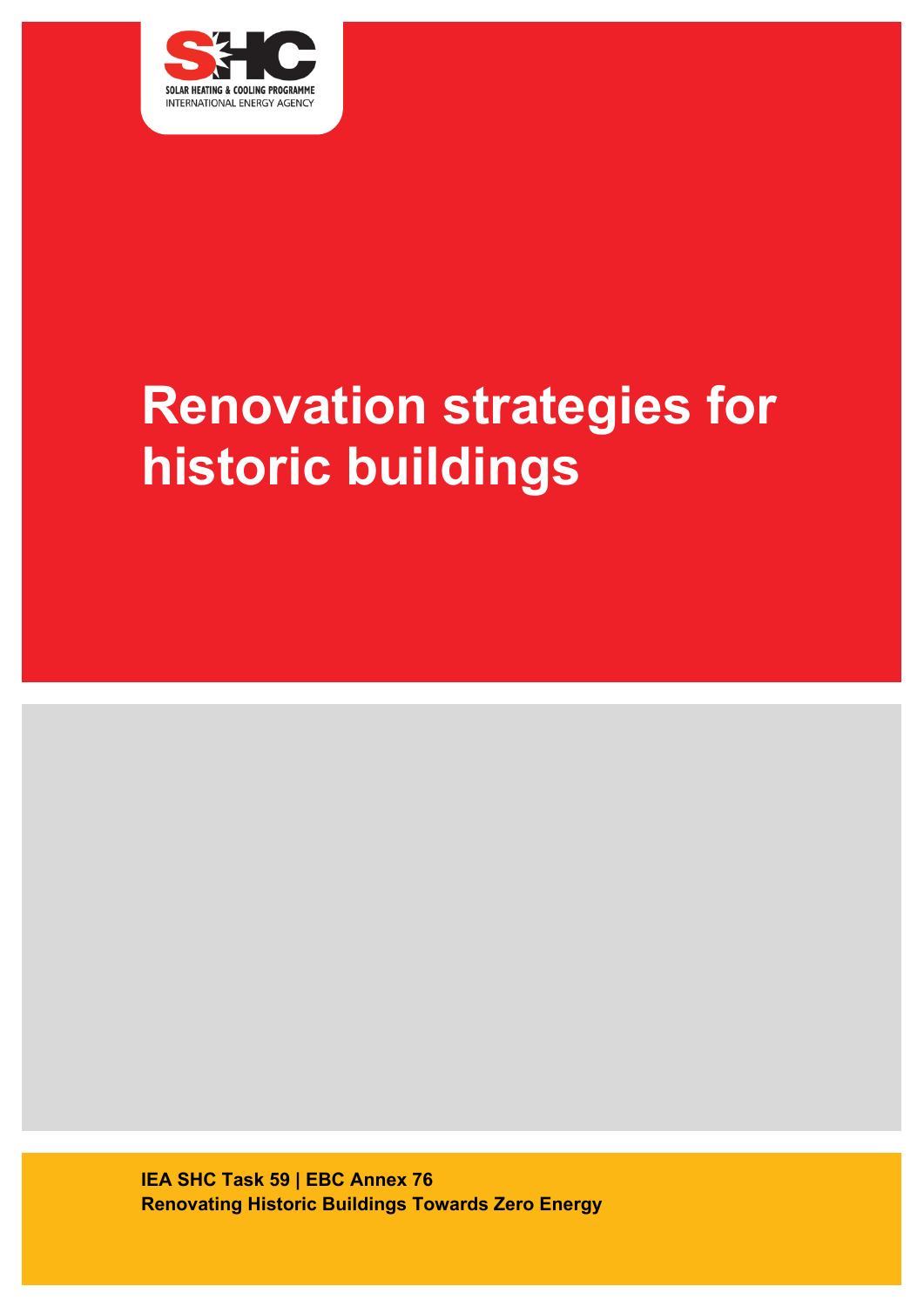

# **Renovation strategies for historic buildings**

#### **Editors:**

Alessia Buda (PoliMi), Daniel Herrera (EURAC), Rainer Pfluger (UIBK)

#### **Contributing authors:**

Zeynep Durmus Arsan, Aitziber Egusquiza, Emanuela Giancola, Virginia Gori, Franziska Haas, Eleonora Leonardi, Valentina Marincioni, Ernst Jan de Place Hansen, Cristina S. Polo López, Sophie Trachte, Nathalie Vernimme.

## **October 2021 SHC Task 59 | EBC Annex 76 | Report D.C2 DOI: 10.18777/ieashc-task59-2021-0009**

*The contents of this report do not necessarily reflect the viewpoints or policies of the International Energy Agency (IEA) or its member countries, the IEA Solar Heating and Cooling Technology Collaboration Programme (SHC TCP) members or the participating researchers.*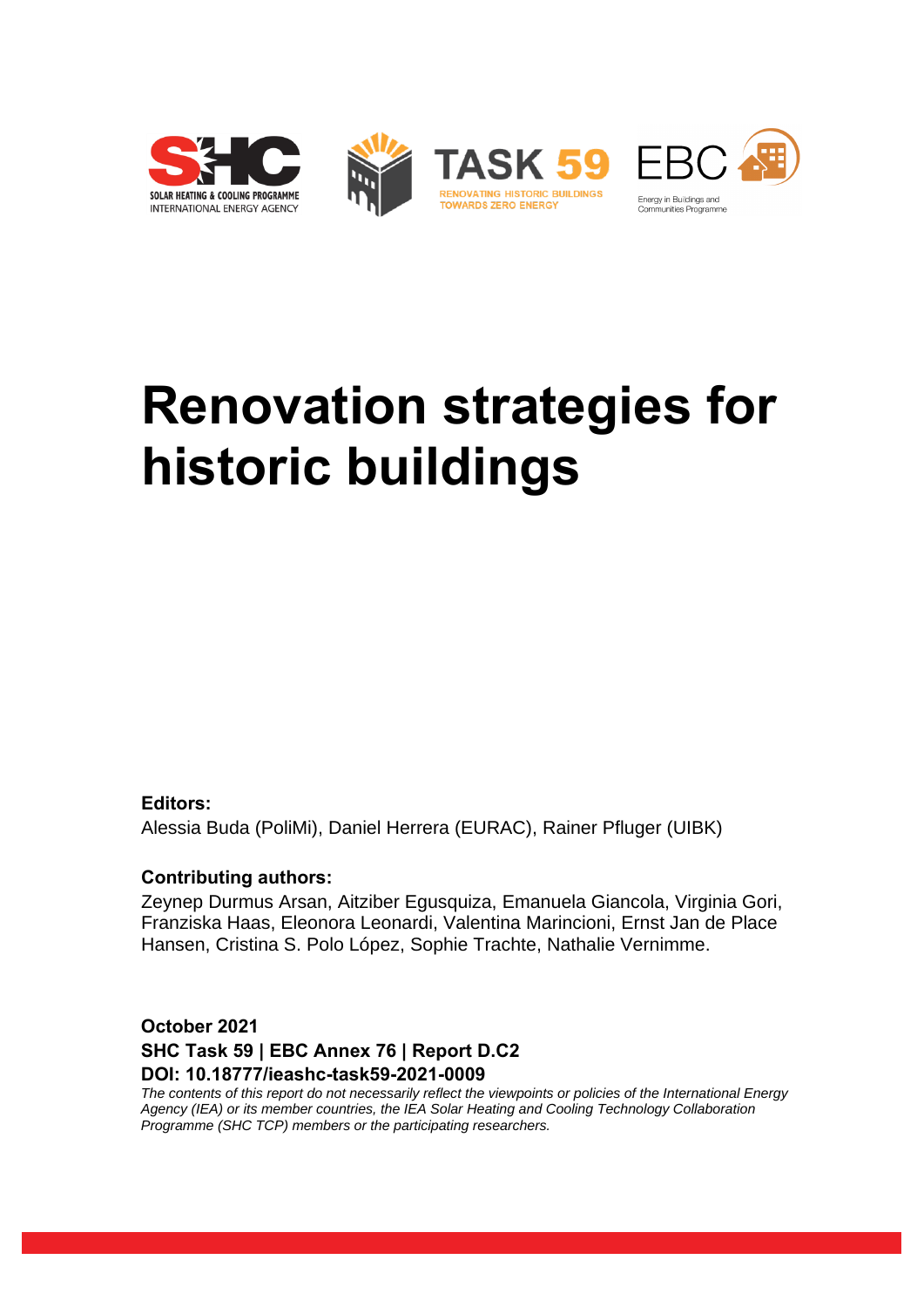# **IEA SHC Task 59 | EBC Annex 76: Deep renovation of historic buildings towards lowest possible energy demand and CO<sup>2</sup> emission (NZEB)**

### **Solar Heating and Cooling Technology Collaboration Programme (IEA SHC)**

The Solar Heating and Cooling Technology Collaboration Programme was founded in 1977 as one of the first multilateral technology initiatives (*"*Implementing Agreements*"*) of the International Energy Agency.

**Our mission** is *"Through multi-disciplinary international collaborative research and knowledge exchange, as well as market and policy recommendations, the IEA SHC will work to increase the deployment rate of solar heating and cooling systems by breaking down the technical and non-technical barriers."*

**IEA SHC** members carry out cooperative research, development, demonstrations, and exchanges of information through Tasks (projects) on solar heating and cooling components and systems and their application to advance the deployment and research and development activities in the field of solar heating and cooling.

**Our focus areas,** with the associated Tasks in parenthesis, include:

- Solar Space Heating and Water Heating (Tasks 14, 19, 26, 44, 54)
- Solar Cooling (Tasks 25, 38, 48, 53, 65)
- Solar Heat for Industrial and Agricultural Processes (Tasks 29, 33, 49, 62, 64)
- Solar District Heating (Tasks 7, 45, 55)
- Solar Buildings/Architecture/Urban Planning (Tasks 8, 11, 12, 13, 20, 22, 23, 28, 37, 40, 41, 47, 51, 52, 56, 59, 63, 66)
- Solar Thermal & PV (Tasks 16, 35, 60)
- Daylighting/Lighting (Tasks 21, 31, 50, 61)
- Materials/Components for Solar Heating and Cooling (Tasks 2, 3, 6, 10, 18, 27, 39)
- Standards, Certification, and Test Methods (Tasks 14, 24, 34, 43, 57)
- Resource Assessment (Tasks 1, 4, 5, 9, 17, 36, 46)
- Storage of Solar Heat (Tasks 7, 32, 42, 58, 67)

In addition to our Task work, other activities of the IEA SHC include our:

- ➢ SHC Solar Academy
- ➢ *Solar Heat Worldwide*, annual statics report
- ➢ SHC International Conference

#### **Our members**

| Australia           | European Copper Institute          | <b>SICREEE</b>        |
|---------------------|------------------------------------|-----------------------|
| Austria             | France                             | Slovakia              |
| <b>Belgium</b>      | Germany                            | South Africa          |
| Canada              | International Solar Energy Society | Spain                 |
| <b>CCREEE</b>       | Italy                              | Sweden                |
| China               | <b>Netherlands</b>                 | Switzerland           |
| <b>Denmark</b>      | Norway                             | Turkey                |
| <b>EACREEE</b>      | Portugal                           | <b>United Kingdom</b> |
| <b>ECREEE</b>       | <b>RCREEE</b>                      |                       |
| European Commission | <b>SACREEE</b>                     |                       |
|                     |                                    |                       |

*For more information on the IEA SHC work, including many free publications, please visit [www.IEA SHC.org.](http://www.iea-shc.org/)*

#### **Energy in Buildings and Communities Technology Collaboration Programme (IEA EBC)**

To reach the objectives of SHC Task 59 the IEA SHC implementing Agreement has collaborated with the IEA EBC Implementing Agreement at a "Medium Level Collaboration", and with the IEA PVPS Implementing Agreement at a "Minimum Level Collaboration" as outlined in the SHC Implementing Agreement's Policy on Collaboration.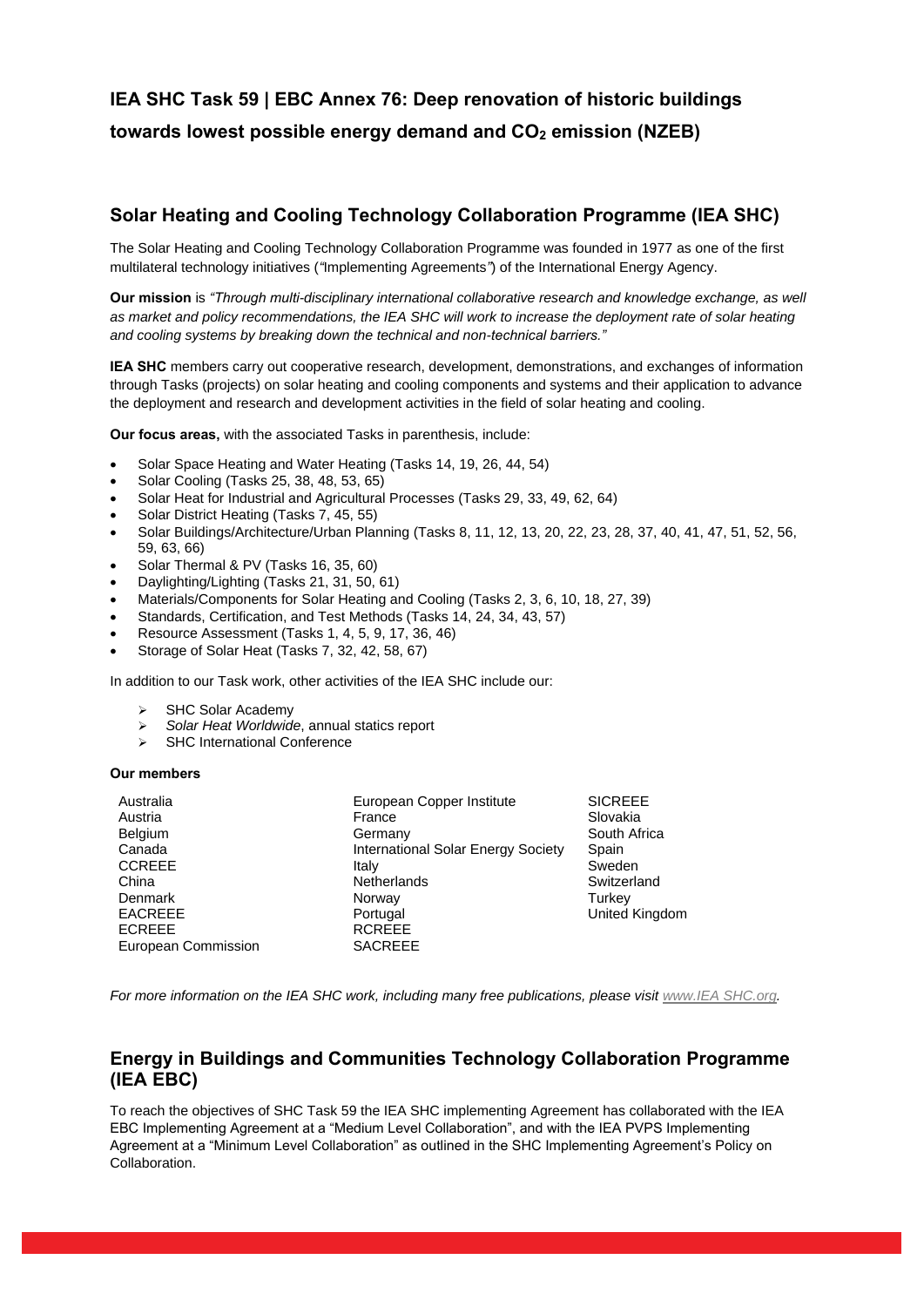# **Contents**

| $\mathbf 1$  |                                                                                                                             |  |                                                                                                        |  |  |  |
|--------------|-----------------------------------------------------------------------------------------------------------------------------|--|--------------------------------------------------------------------------------------------------------|--|--|--|
|              | 1.1                                                                                                                         |  |                                                                                                        |  |  |  |
| $\mathbf{2}$ |                                                                                                                             |  | A review of decision-making tools to support the identification, assessment, and choice of solutions 3 |  |  |  |
|              | 2.1                                                                                                                         |  |                                                                                                        |  |  |  |
|              | 2.2                                                                                                                         |  |                                                                                                        |  |  |  |
|              | 2.2.1                                                                                                                       |  |                                                                                                        |  |  |  |
|              | 2.2.2                                                                                                                       |  |                                                                                                        |  |  |  |
|              | 2.2.3                                                                                                                       |  |                                                                                                        |  |  |  |
|              | 2.2.4                                                                                                                       |  |                                                                                                        |  |  |  |
|              | $\mathbf{3}$<br>EN 16883:2017:<br>the application of support tool in the planning process to define renovation strategies 9 |  |                                                                                                        |  |  |  |
|              |                                                                                                                             |  |                                                                                                        |  |  |  |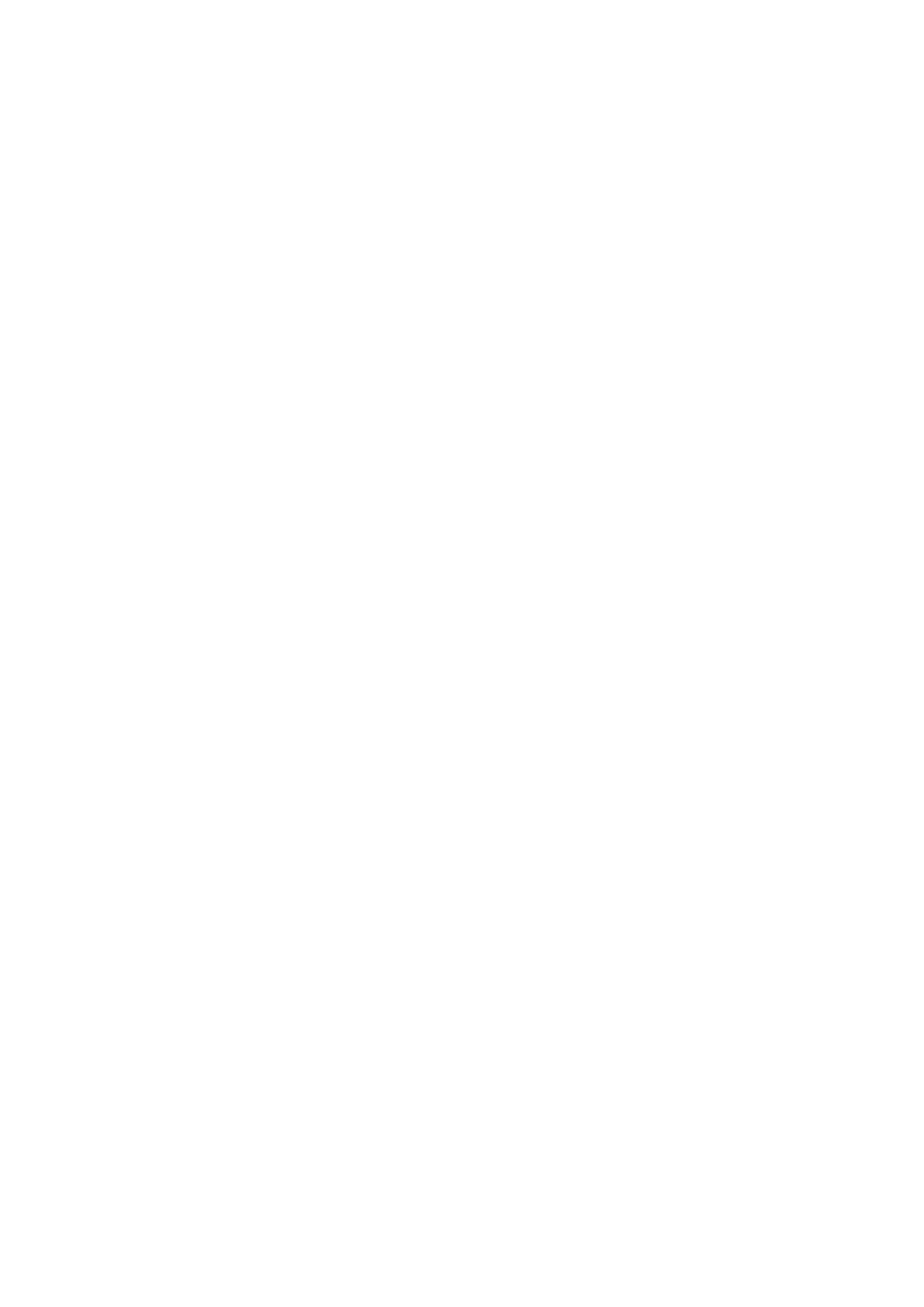#### **Disclaimer**

Some of the text presented in this report has been published elsewhere as journal papers and conferences proceedings. All the texts have been written by the authors of these report and as part of the activities developed in the course of Subtask C. All text reproduced here is reference below.

| Introduction     | Rieser, A.; Leonardi, E.; Haas, F; Pfluger, R. A new decision<br>quidance tool for the adaption of energy retrofit solutions in historic<br>buildings. SBE21 Heritage Conference (In press)                                                                                                                                                                                                                                                                                                                                                                                                                                                                                                                                                                                                                                  |
|------------------|------------------------------------------------------------------------------------------------------------------------------------------------------------------------------------------------------------------------------------------------------------------------------------------------------------------------------------------------------------------------------------------------------------------------------------------------------------------------------------------------------------------------------------------------------------------------------------------------------------------------------------------------------------------------------------------------------------------------------------------------------------------------------------------------------------------------------|
| Tool description | Rieser, A.; Leonardi, E.; Haas, F; Pfluger, R. A new decision<br>quidance tool for the adaption of energy retrofit solutions in historic<br>buildings. SBE21 Heritage Conference (In press)<br>Hüttler, W., Hofer, G., Krempl, M., Trimmel, G. and Wall, I., 2018.<br>Decision support tool for the innovative and sustainable renovation of<br>historic buildings (HISTool). In The 3rd International Conference on<br>Energy Efficiency in Historic Buildings (EEHB2018), Visby, Sweden,<br>September 26th to 27th, 2018. (pp. 226-235). Uppsala University.<br>Stiernon, D., Trachte, S., Dubois, S. and Desarnaud, J., 2019,<br>November. A method for the retrofitting of pre-1914 Walloon dwellings<br>with heritage value. In Journal of Physics: Conference Series (Vol.<br>1343, No. 1, p. 012179). IOP Publishing. |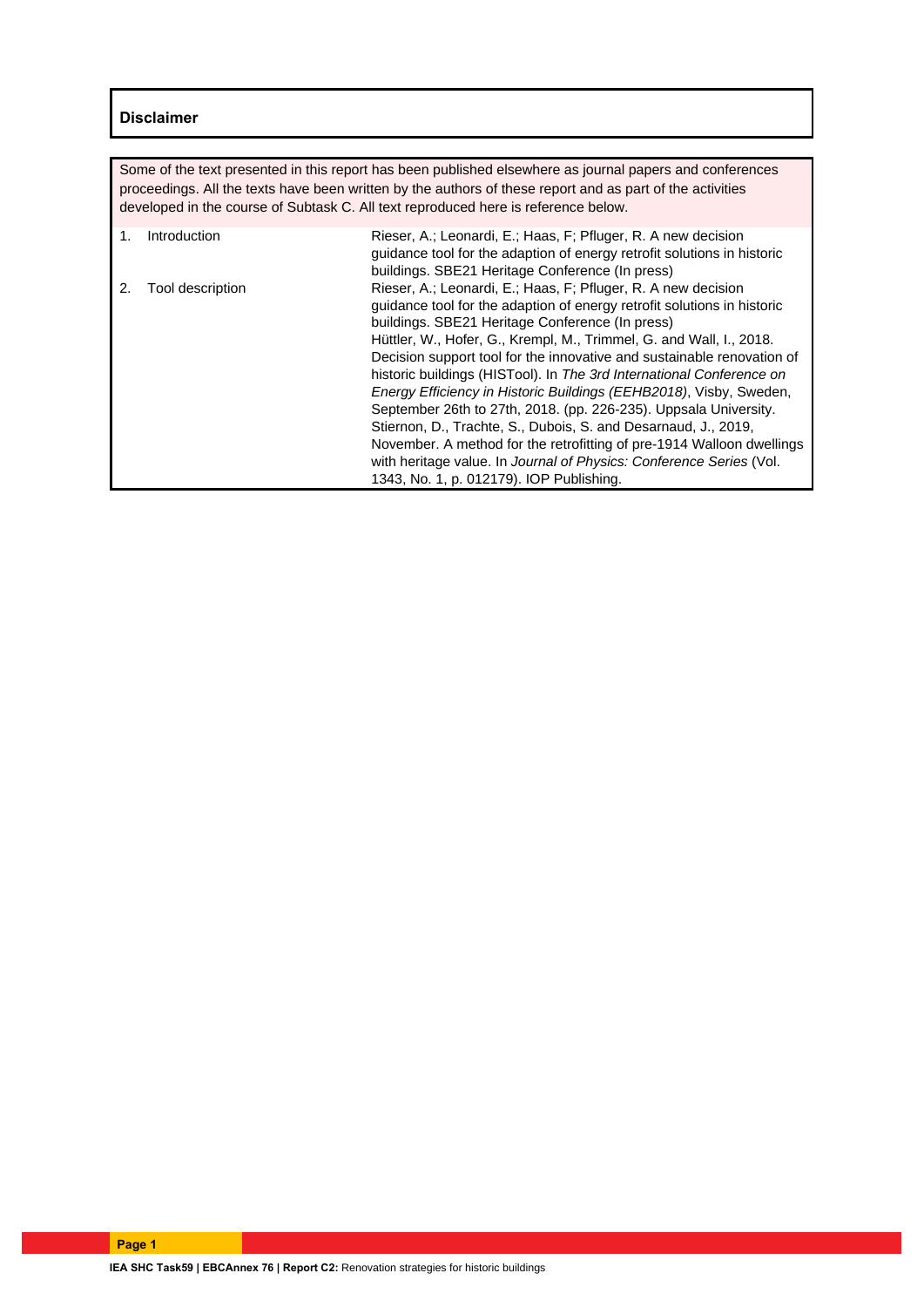# 1 Introduction

#### *What is a renovation strategy?*

*Achieving ambitious energy efficiency levels in historic buildings requires both interventions on the building envelope and on the building services. Thus, a renovation strategy is defined as a combination of improvement measures on the passive (building envelope) and active (building services) systems.*

The renovation of historic buildings is a complex task, as standard packages of solutions cannot be applied as in the renovation of buildings without historical significance. Each measure must be assessed on a case-by-case basis. In addition to improving energy efficiency and technical maintenance, the preservation and the respect of the historic values must be guaranteed. The compatibility among the different measures of the renovation strategy must be carefully considered before being implemented.

Numerous examples of energy renovations of historic buildings existing nowadays demonstrate that the preservation of a building's character and heritage values is not incompatible with the improvement of its energy efficiency. Several of these exemplary projects are shown in the Historic Building Energy Retrofit ATLAS HiBERatlas [\(www.hiberatlas.com\)](http://www.hiberatlas.com/). The presentation of case studies in this database includes general information, statements on the renovation process, implemented measures and data on the evaluation of the measure.

In order to benefit from these experiences, it is key to make the technical information and the know-how behind the renovation accessible to other practitioners and homeowners. The identification and implementation of the most suitable solutions for energy refurbishment is of course nothing new and has been dealt with before in several scientific projects and publications [1, 2]. Handbooks and guidelines provide information about theoretical principles and general approaches for the choice of the most suitable solution. What is still largely missing, however, is the technically detailed presentation of solutions that have already been implemented.

In any case, renovation solutions are not directly transferable to other cases. The requirements differ from case to case with regard to the preservation requirements, the structural and material constitution, and the climatic conditions. However, by categorising historic elements commonly used in historic buildings in combination with existing conditions, solutions that have already been implemented can provide a good basis for further planning and identify suitable approaches.

## **1.1 Supporting the retrofit planning process in historic buildings**

The IEA-SHC Task 59 aims at supporting decision-makers in the retrofit planning in historic buildings towards the definition of conservation compatible retrofit solutions in a "whole building perspective".

Since the first EPBD, legislative systems have resulted in a gap between practice and theory in balancing preservation, use and energy efficiency in historic buildings. On one hand, exemptions in the energy directives for historic buildings push towards "doing nothing". On the other hand, there is growing interest in finding integrated solutions to improve the sustainability of our built heritage. How to find a good balance between different aspects is still considered a challenge.

For this reason, one of the goals of Subtask C was to identify replicable procedures on how experts can work together with integrated design approach to maintain both the heritage value of the building and at the same time make it energy efficient.

This report includes an introduction to the decision-making process and a discussion of the common shortfalls and conflicts found in the case of historic buildings, and a review of tools supporting the whole building retrofit planning approach. Experiences of the different partners involved in the project were collected to illustrate the advantages and disadvantages of the individual approaches. In the Appendix, a journal paper looking at relation of the different tools with the EN 16883:2017 [3] guideline procedure to assess retrofit strategies in historic buildings is included. This paper, under submission at the time of writing this report, aimed at demonstrating how a more structured decision-making process is needed to bridge the gap between rigorous, universal standards and ad hoc decisionmaking processes.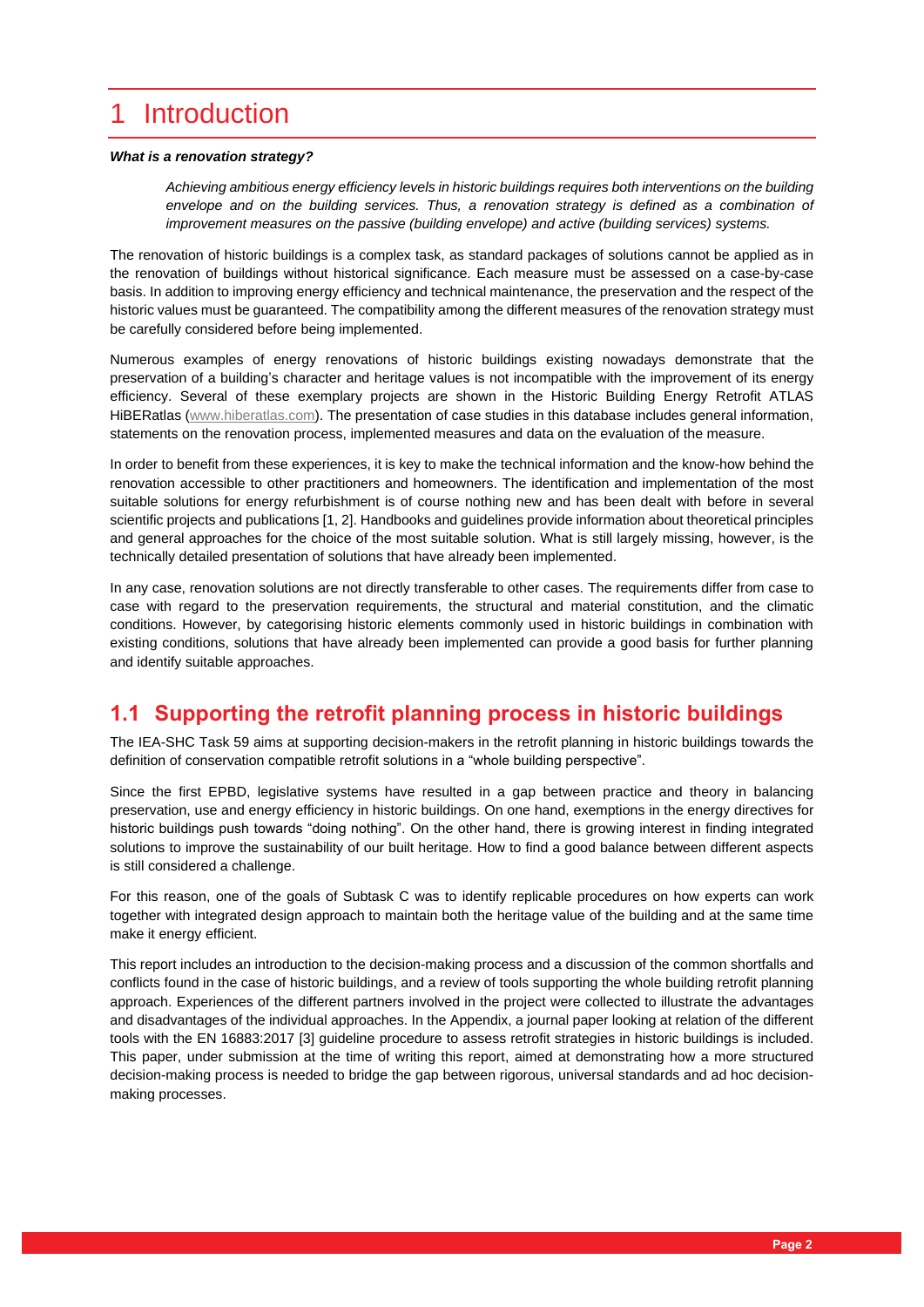# 2 A review of decision-making tools to support the identification, assessment, and choice of solutions

A comparative analysis on decision making tools which address the selection and assessment of retrofit solutions and allow defining packages (strategies) was performed to understand the logic behind each tool to carry out the selection of solutions and packaging. The assessment should also help understanding the connection between the tools and the knowledge gap.

## **2.1 Review methodology**

Analogously to the methodology developed in Subtask C for the compilation of retrofit technologies, the work presented here relied on the wide group of international experts that for the working group of the IEA-SHC Task 59, in collaboration with the Interreg Alpine Space project ATLAS [4], for the compilation of the tools. The different experiences of the partners from research and practice as well as the geographical distribution across Europe guaranteed a broad and scientifically relevant sample.

For each tool, we have identified and analysed different elements:

- **Context:** geographical context of application for the item studied
- Language: list all (if available) languages of the tool
- Date published: last date available of publication and development
- Author(s): intended to identify who developed the tool: University / Society / EU Project, etc. If part of a project, the name of the project is mentioned (ex. EFFESUS project)
- **Availability & link:** direct link (if available) to the element, otherwise link to a relevant site or publication
- Type: webtool / DSS
- Scope: Entire building retrofit / Single measure / District level / Other
- **Structure:** tool's main organisation for navigation, input, and output data
- Input: minimum data required to obtain a result
- **Output:** content of the output provided to the end user

## **2.2 Description of different decision-making support tools**

#### **2.2.1 Tools collected**

The majority of tools are related to a European context and are in English. Some of them have been translated in different languages. Only a few of them are related to a specific national context.

All the tools are included in the period from 2015-2020. Most of them have been developed within a research project with public funding. The rest were developed by academic institutions and innovation companies.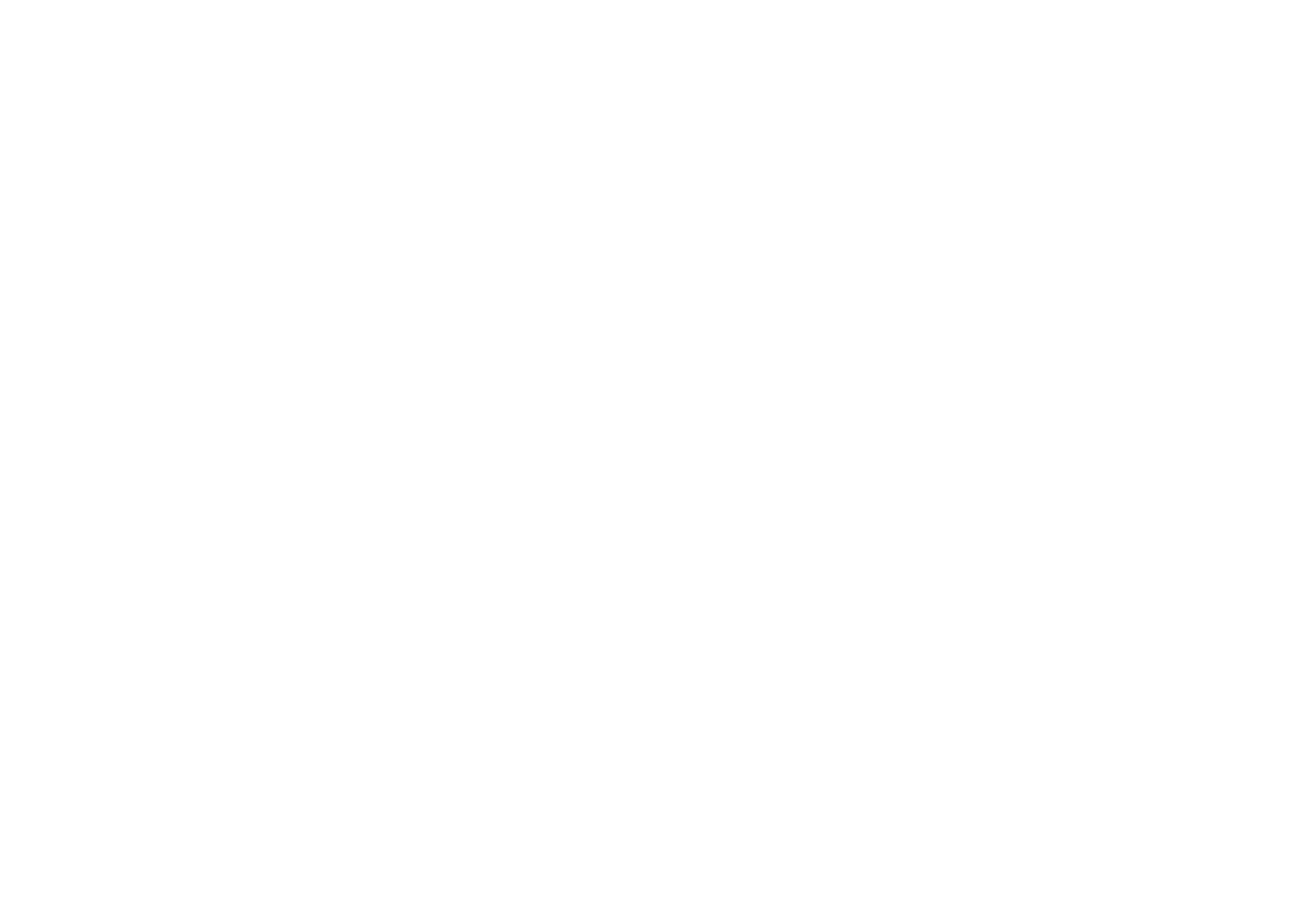#### *Table 1. Tools' overview*

| <b>Tool</b>                                                                                                             | <b>Acronym</b>              | <b>Context</b>        | Language                                 | <b>Date</b>    | <b>Author</b>                                               | Link                                                                                                  |
|-------------------------------------------------------------------------------------------------------------------------|-----------------------------|-----------------------|------------------------------------------|----------------|-------------------------------------------------------------|-------------------------------------------------------------------------------------------------------|
| <b>Historic Building Energy</b><br><b>Retrofit Tool</b>                                                                 | <b>HiBERtool</b>            | Alpine<br>Space       | English                                  | 2021           | Interreg AS<br>ATLAS / IEA-<br>SHC TASK 59                  | https://www.hiberatlas.com/en/welcome-1.html                                                          |
| <b>Climate for Culture Expert</b><br><b>System</b>                                                                      | exDSS                       | Europe                | English                                  | 2014           | Climate for<br><b>Culture Project</b>                       | http://cfc.exdss.org/dss/riskcon                                                                      |
| <b>Alpines Bauen</b>                                                                                                    |                             | Europe                | German                                   | 2018           | <b>Alpines Bauen</b><br>project                             | https://www.alpines-bauen.com/                                                                        |
| Responsible retrofit guidance<br>wheel                                                                                  |                             | UK                    | English                                  | 2013<br>(2020) | <b>STBA</b>                                                 | http://responsible-retrofit.org/wheel/                                                                |
| <b>Guidance wheel (French</b><br>version)                                                                               |                             | France                | French                                   | 2018           | <b>CREBA</b>                                                | http://www.rehabilitation-bati-ancien.fr/fr/outils/guidance-wheel                                     |
| <b>Effesus DSS</b>                                                                                                      |                             | Europe                | English,<br>Spanish,<br>Basque           | 2015<br>(2020) | <b>TECNALIA</b>                                             | https://www.effesus.eu/wp-content/uploads/2016/01/EFFESUS-<br>Deliverable-D6-2_Update-21-01-20161.pdf |
| <b>Platform for Energetic and</b><br><b>Technical Retrofit in</b><br><b>Architecture</b>                                | <b>PETRA</b>                | Switzerland           | English,<br>German<br>French,<br>Italian | 2015           | <b>SUPSI</b>                                                | http://www.petraweb.ch/                                                                               |
| Decision Support Tool für die<br>innovative und nachhaltige<br>Sanierung von<br>Gründerzeitgebäuden                     | <b>HISTool</b>              | Central-<br>Europe    | German                                   | 2015           | e7 energy<br>innovation &<br>engineering/akp<br>Architekten | https://task59.iea-<br>shc.org/Data/Sites/1/publications/Decision%20support%20tool.pdf                |
| Rénovation énergétique du<br>bâti Wallon d'avant-guerre à<br>valeur patrimoniale                                        | <b>P-</b><br><b>RENEWAL</b> | Wallonia<br>(Belgium) | French                                   | 2020           | P-RENEWAL                                                   | https://iopscience.iop.org/article/10.1088/1742-<br>6596/1343/1/012179/pdf                            |
| <b>Guidelines for decision making</b><br>concerning the possible use of<br>internal insulation in historic<br>buildings | <b>RIBUILD</b>              | Europe                | English,<br>Danish                       | 2020           | <b>RIBuild</b>                                              | https://www.ribuild.eu/                                                                               |
| Demi More-une approche<br>intégrée du processus de<br>conservation                                                      | <b>DEMI</b><br><b>MORE</b>  | Central-<br>Europe    | French, Dutch                            | 2019           | Interreg V-N<br><b>DEMI MORE</b>                            | https://maakmonumentenduurzaam.eu/het-project/resultaten/                                             |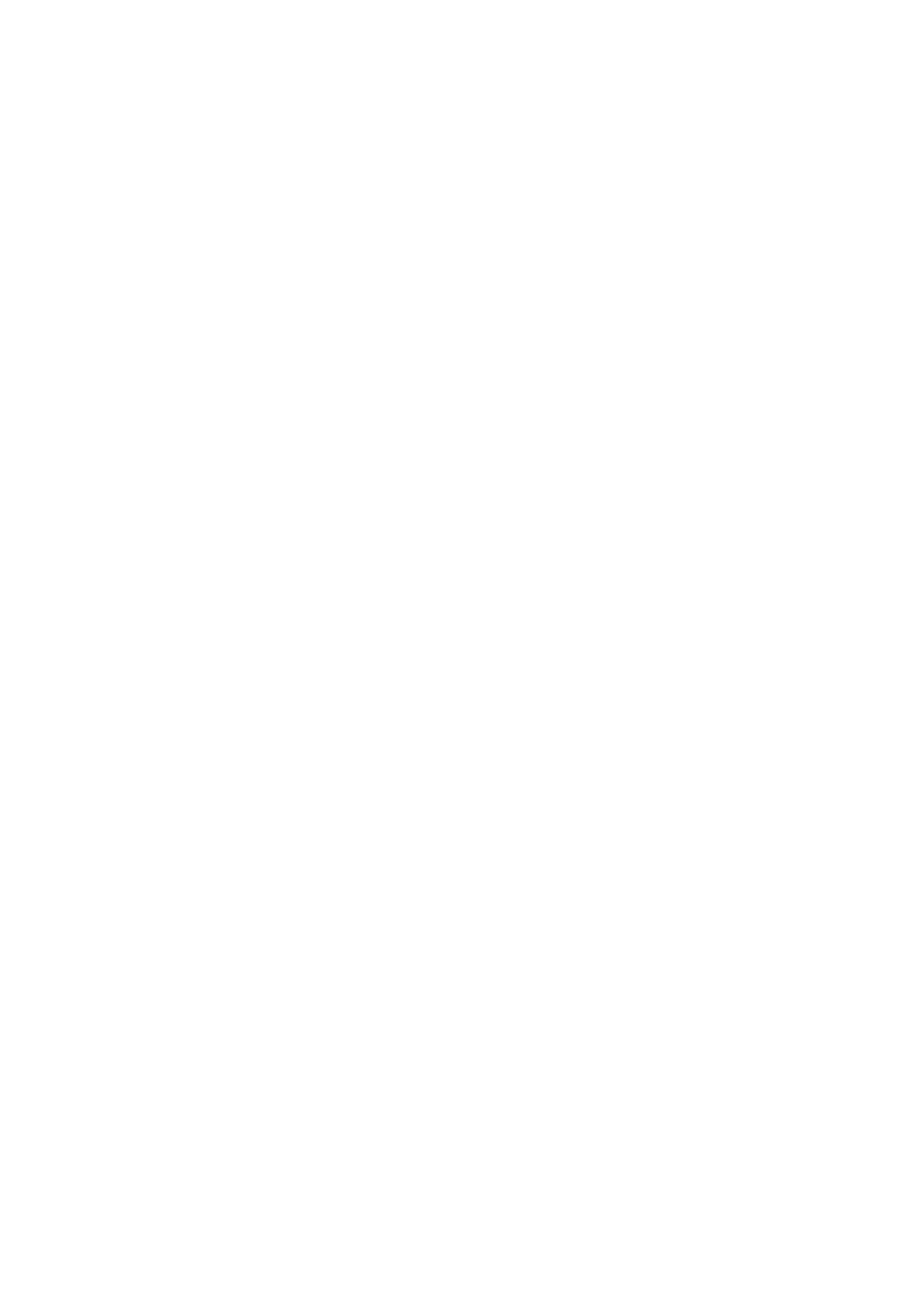## **2.2.2 Description**

In the following, a brief description of the different tools is presented.

*Table 2. Brief tool description* 

| <b>Tool</b>                                  | <b>Description</b>                                                                                                                                                                                                                                                                                                                                                                                                                                                                                                                                                                                                                                                                                                                                                                                                                                                                                                                                                                                                   |
|----------------------------------------------|----------------------------------------------------------------------------------------------------------------------------------------------------------------------------------------------------------------------------------------------------------------------------------------------------------------------------------------------------------------------------------------------------------------------------------------------------------------------------------------------------------------------------------------------------------------------------------------------------------------------------------------------------------------------------------------------------------------------------------------------------------------------------------------------------------------------------------------------------------------------------------------------------------------------------------------------------------------------------------------------------------------------|
| <b>HiBERtool</b>                             | This tool offers the possibility to make a selection of solutions suitable for the refurbishment of<br>different historic buildings. The selection is made using various decision trees on the topics of<br>walls, windows, heating, solar and ventilation. Based on the answers to the question tree, the<br>user is offered with a pre-filtered set of solutions for a refurbishment. Some documented<br>solutions are partly general solutions, but to a large extent they are based on best practice<br>examples from the HiBERatlas developed jointly between IEA-SHC Task59 and Interreg Alpine<br>Space project ATLAS.                                                                                                                                                                                                                                                                                                                                                                                        |
| exDSS                                        | The tool is developed as an interactive decision-tree. The system is divided in three parts with<br>one set of questions for each part. First, the "Future outlook" part indicates how the indoor<br>climate and risks related to the indoor climate might change in the near and far future for the<br>building you are interested in. A "Risk assessment" part investigates which climate-induced<br>risks that are relevant to your building and your collection. It gives suggestions for target<br>specifications for temperature and relative humidity. Lastly, the "Indoor climate control methods"<br>part investigates which indoor climate control methods that are suitable for your building, based<br>on the type of building, type of collection, historic indoor climate and more.                                                                                                                                                                                                                    |
| <b>Alpines</b><br><b>Bauen</b>               | This tool, not specific for historic buildings, concentrates on step-by-step refurbishment. The<br>tool provides three services. First, the tool offers detailed information of the connections<br>between measures, and these are shown in two steps. As well, for the building services,<br>targeted advice is shown. Lastly, the tool offers the creation of a targeted renovation timetable.<br>Results can be downloaded as pdf.                                                                                                                                                                                                                                                                                                                                                                                                                                                                                                                                                                                |
| Responsible<br>retrofit<br>guidance<br>wheel | The retrofit guidance wheel is a web tool that aims at highlighting the technical, heritage and<br>energy concerns of a whole-house retrofit strategy, considering the individual measures and<br>the connections between measures. The tool considers interventions to fabric and services and<br>behaviour change.                                                                                                                                                                                                                                                                                                                                                                                                                                                                                                                                                                                                                                                                                                 |
| <b>Guidance</b><br>wheel                     | This adaptation of the retrofit guidance wheel to the French context includes some specific<br>aspects about the local climate, legislation, etc. to make it better fit to the local reality.                                                                                                                                                                                                                                                                                                                                                                                                                                                                                                                                                                                                                                                                                                                                                                                                                        |
| <b>Effesus DSS</b>                           | The Effesus DSS/R2H is an innovative system for the assessment of energy-related<br>interventions in built cultural heritage at building and district level. It helps users to select and<br>prioritize energy interventions, with full respect to the historical significance of the buildings.<br>The project developed a data model, a solutions repository, two software tools and a<br>methodology that support the implementation of different processes within the framework. First,<br>a categorisation tool was created to facilitate the implementation of a modelling strategy. A<br>decision-making methodology was implemented in an expert system that guides the user in<br>the selection of the best strategies for a historic district. The strategies are selected by using a<br>multiscale heritage significance impact assessment method to estimate the applicability of the<br>solutions, in combination with multi-criteria methods, to rank the strategies according to user<br>preferences. |
| <b>PETRA</b>                                 | The PETRA platform is a computer-based tool for decisions-making in networks for building<br>(not necessarily historic) estate management that encompasses both a rapid assessment and<br>the planning of renovations works and costs, according to different indicators. The methodology<br>used in PETRA is principally based on a database containing the key dimensional coefficients<br>compared to the intervention costs for all building types, and quick results on building<br>conservation state and renovation scenario costs with an accuracy of +/- 15%.                                                                                                                                                                                                                                                                                                                                                                                                                                               |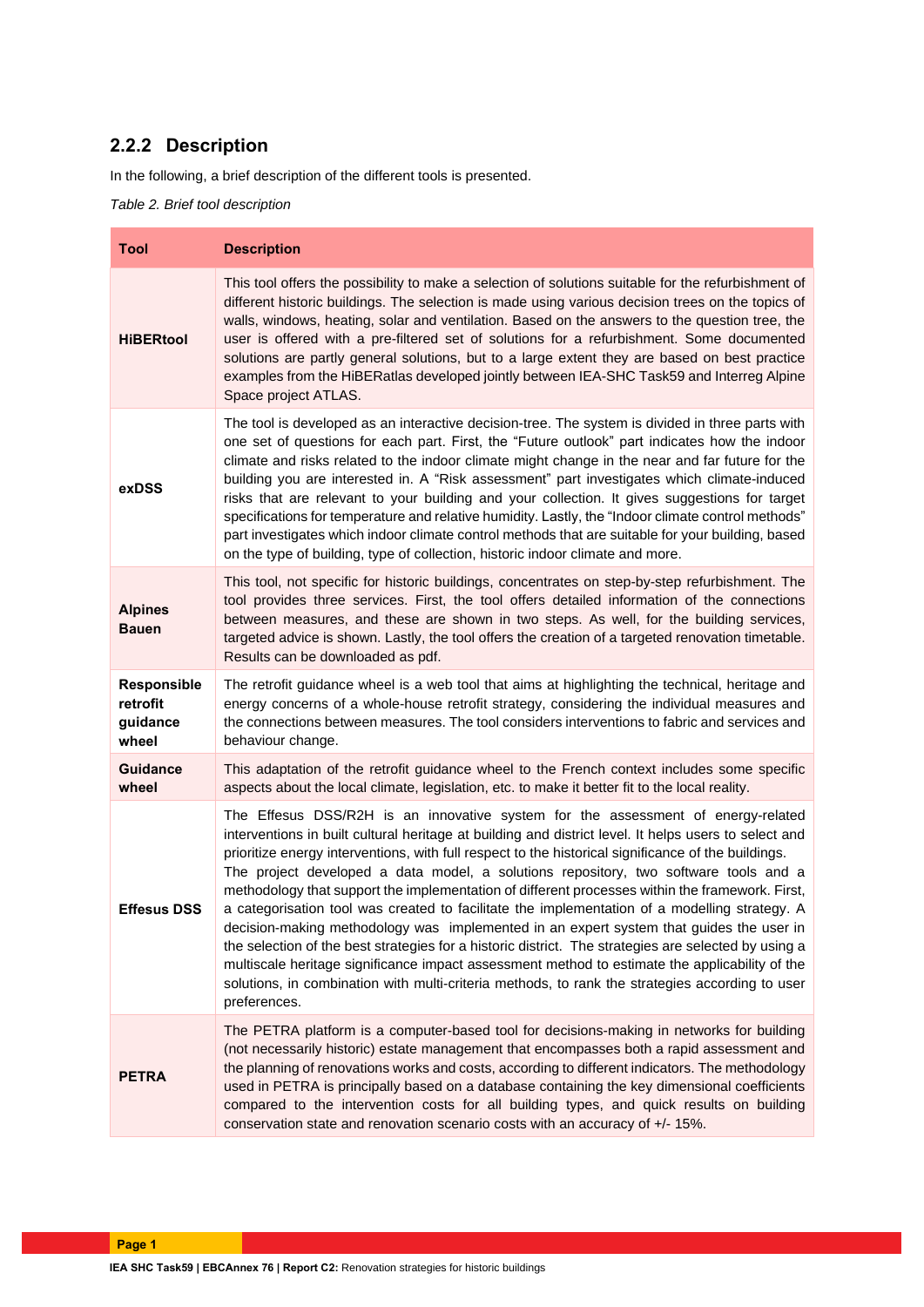| <b>HISTOOL</b>   | HISTool is a software-based tool for the analysis of the current building status, and a decision<br>support tool for the innovative and sustainable renovation specifically of Gründerzeit buildings<br>(partially standardized buildings built between 1840 and 1918 in Central European cities). The<br>tool is designed to be applied particularly in the preparation and decision-making stage of<br>renovation projects prior to the actual planning phase. A model consisting of 40 typical elements<br>of Gründerzeit buildings, is the basis of the Excel-based software tool. Relevant elements and<br>usage zones of Gründerzeit buildings are defined in diverse levels of detail.                                                                                                                                                                                                                    |
|------------------|------------------------------------------------------------------------------------------------------------------------------------------------------------------------------------------------------------------------------------------------------------------------------------------------------------------------------------------------------------------------------------------------------------------------------------------------------------------------------------------------------------------------------------------------------------------------------------------------------------------------------------------------------------------------------------------------------------------------------------------------------------------------------------------------------------------------------------------------------------------------------------------------------------------|
| <b>P-RENEWAL</b> | The objective of the P-Renewal project is not to "standardize" energy improvement solutions for<br>existing buildings, but to propose, based on a diagnosis of the existing condition, a logical<br>approach for the search of compatible solutions. Based on an analysis of the renovation<br>measures, different intervention strategies combining measures to renovate the envelope and<br>technical systems are proposed. These measures are complementary and make it possible to<br>achieve a high level of interior comfort and energy performance while respecting as much as<br>possible the specificities or the heritage value of the property studied and limiting the financial<br>cost. The method used to propose these strategies takes into account five criteria: heritage<br>value, occupancy of the dwelling and its use, financial investment, interior comfort, and energy<br>performance. |
| <b>RIBUILD</b>   | RIBuild guidelines focus on internal insulation of historic buildings. They use a step-by-step<br>approach starting with setting the goal for the renovation, followed by describing how a visual<br>assessment is to be carried out and what to look for (e.g., mould growth or rising damp), to<br>decide whether the building is suited for internal insulation. This includes a description of<br>remedial measures. The last two steps present the different types of internal insulation systems<br>and their characteristics, and an evaluation of the environmental impact and life cycle cost of<br>the solutions. The RIBuild guidelines are combined with a web tool (beta version) that, based<br>on a number of precalculated simulations and a few user-defined inputs, provides a number of<br>internal insulation solutions to be considered for the specific building.                          |
| <b>DEMI MORE</b> | The DEMI MORE tools consist of a visual DSS tool and an "integrated description of the<br>conservation process". The structure and content of the DEMI MORE visual decision tool<br>follows the 7 steps defined in standard EN16883: 1. Design or competition brief: targets and<br>ambitions /2. Building survey and assessment /3. Assessment and selection of measures /4.<br>De-sign implementation /5. Completion and post-occupancy evaluation /6. Operation and<br>maintenance /7. Documentation. For all these steps the tool provides checklists (on building<br>level).                                                                                                                                                                                                                                                                                                                                |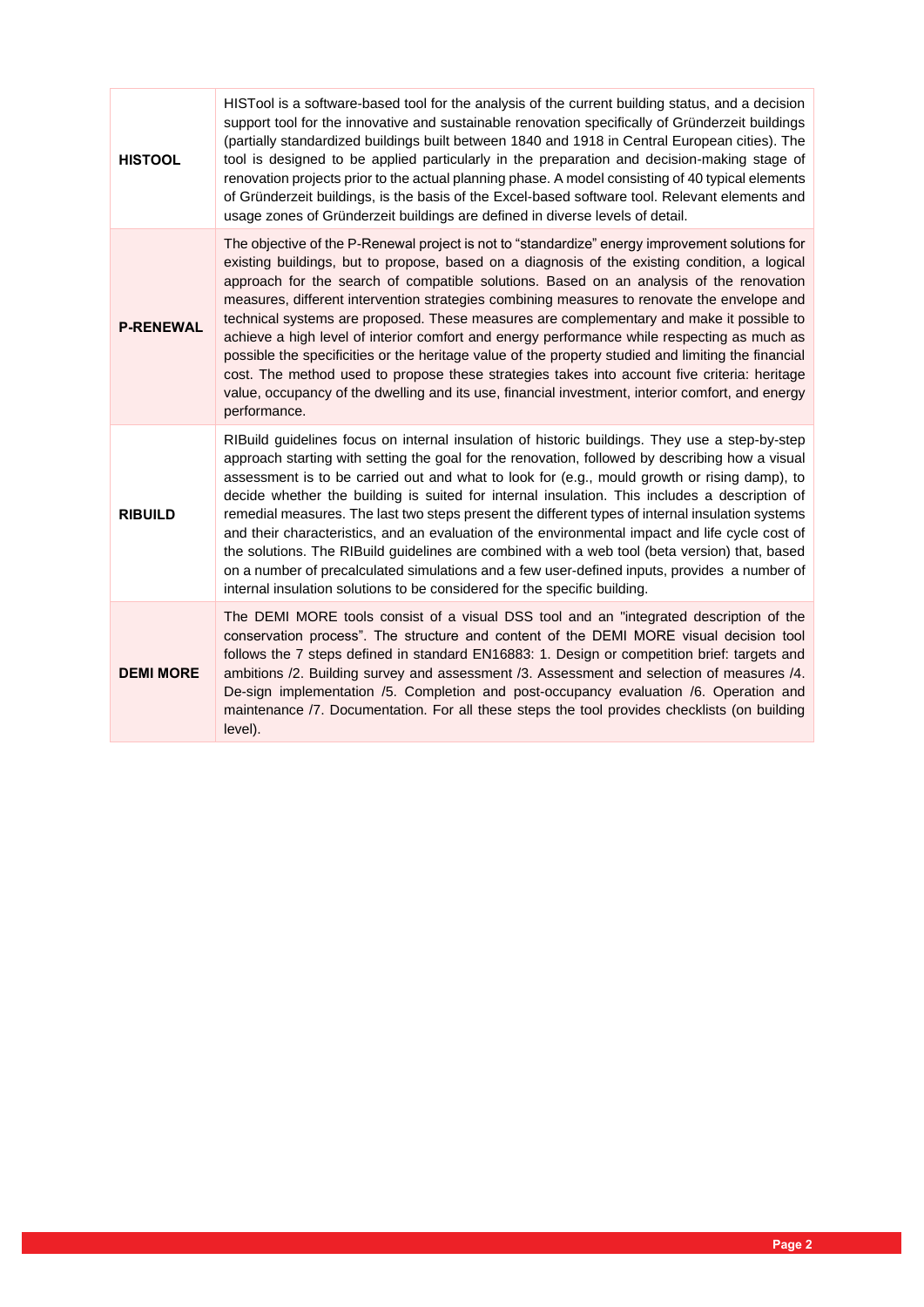## **2.2.3 Type, Scope & Structure**

To make a link with the EN 16883 procedure, we have collected interactive tools, dedicated to support the selection and assessment of retrofit alternatives in historic buildings, adopting a whole building approach. Two types of tools have been identified for the purpose:

- *Web tools*: tools dedicated to select and assess retrofit measures, according to defined initial criteria. These tools are not necessarily directed to retrofit experts and sometimes help identifying possible interferences among different solutions in combination.

- *Decision Support System – DSS*: software/platform to guide the retrofit planning in a step-by-step procedure. This type of tools aims to support people making more deliberate, thoughtful decisions by organizing relevant information and defining alternatives.

The tools collected among the IEA SHC Task 59 partners are mainly web tools, with few examples of DSS. In the table below it is included also the HiBERtool, the Decision guidance Tool developed within the IEA SHC Task 59 in collaboration with the Interreg Alpine Space project ATLAS.

| <b>Tool</b>                            | Type of item            | <b>Scope</b>                                                                                                            |  |
|----------------------------------------|-------------------------|-------------------------------------------------------------------------------------------------------------------------|--|
| <b>HiBERtool</b>                       | Web tool                | Single solution for type of building                                                                                    |  |
| exDSS                                  | <b>DSS</b>              | Single solution for type of building                                                                                    |  |
| <b>Alpines Bauen</b>                   | Web tool                | Building details of connection between measures in case of<br>step-by-step refurbishment and tips for building services |  |
| Responsible retrofit<br>guidance wheel | Web tool                | Entire building retrofit                                                                                                |  |
| <b>Guidance wheel</b>                  | Web tool                | Entire building retrofit                                                                                                |  |
| <b>Effesus DSS</b>                     | <b>DSS</b>              | Urban or district level                                                                                                 |  |
| <b>PETRA</b>                           | <b>DSS</b>              | Entire building retrofit                                                                                                |  |
| <b>HISTOOL</b>                         | Software-<br>based tool | Entire building retrofit                                                                                                |  |
| <b>P-RENEWAL</b>                       | Web tool                | Entire building retrofit                                                                                                |  |
| <b>RIBUILD</b>                         | Web tool                | Single solution for type of building                                                                                    |  |
| <b>DEMI MORE</b>                       | <b>DSS</b>              | Entire building retrofit                                                                                                |  |

*Table 3. Type and scope of the tools collected*

Differences can be seen in the tools structure as well as the criteria adopted. In general, the DSS tools are structured as decision trees, where questions are asked, and context parameters are defined. In the case of **Effesus DSS/RE2H**, for example, in order to facilitate the implementation of a modelling strategy, a categorisation tool was created linked to GIS-3D technologies to support the identification of the energy rehabilitation potential of historic districts.

In the **Climate for Culture exDSS**, focused on verifying the hygrothermal risk assessment of solutions in historic buildings, the decision automized system receives inputs from the type of building, type of collection, historic indoor climate and more. The **PETRA tool** is structured by a step-step process gathering relevant information of the building (1. information) to check the necessity of intervention (2. diagnosis). This serves for the immediate calculation of the energy balance according to current regulations (3. energy), so the upgraded and efficiency improvement occurs with the creation of rapid scenarios with targeted interventions (4. scenarios). A cost estimation is consequently generated allowing the comparison of the generated scenarios and its economic return (5. analysis) providing digital reports (6. report). There is a further step dedicated to the management and maintenance of the building (7. management).

Web tools, as for example **Alpines Bauen** and **Guidance Wheel** (UK and French versions), focus on the holistic assessment of a retrofit measure or a package of measures, considering the interconnections between the measures. They can be used to inform the development of a retrofit strategy, which may consider a step-by-step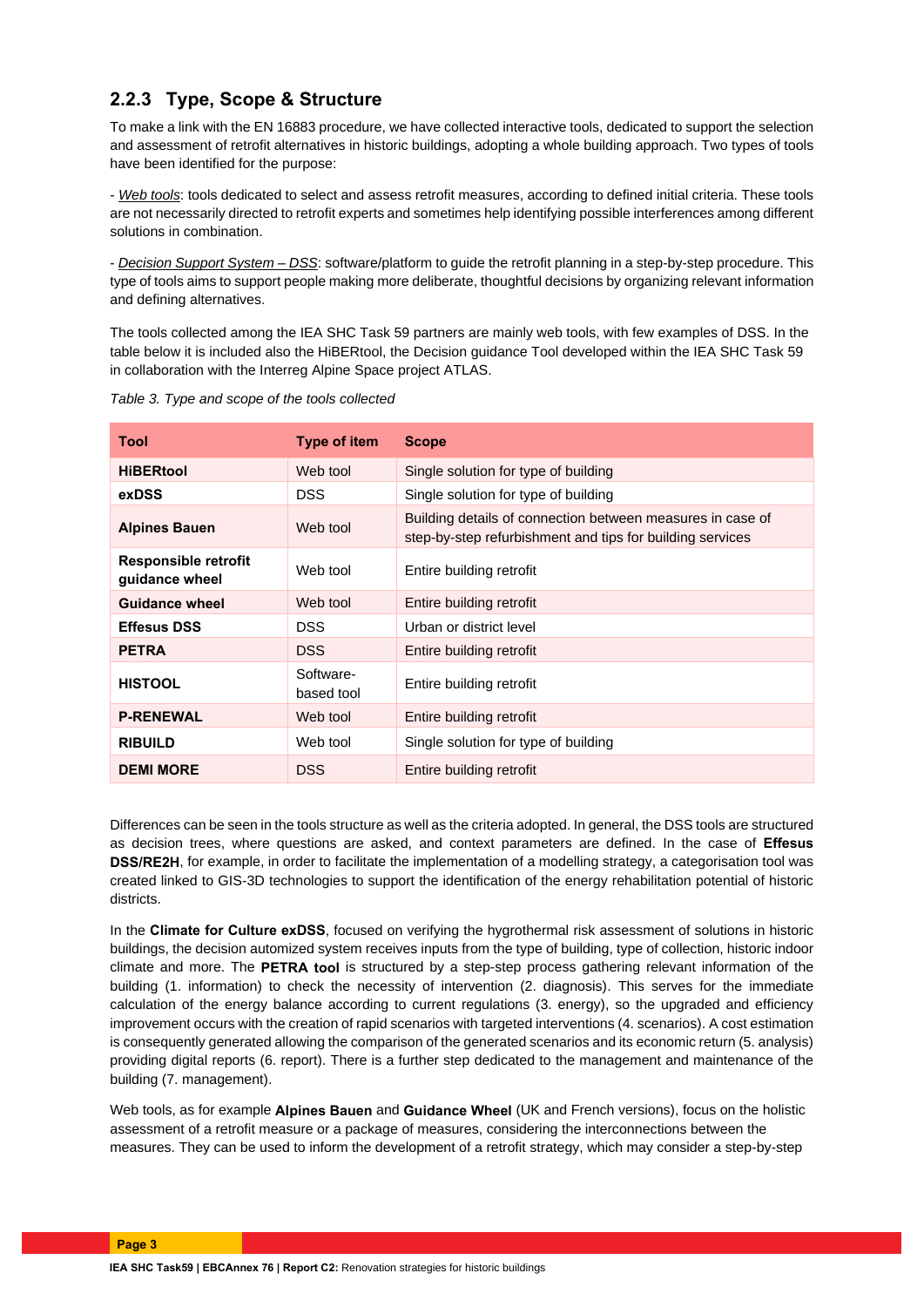refurbishment or a deep renovation. Also, the **HiBERtool** work as a web tool by answering questions about the building, which leads the user to suitable solutions.

The tools are mainly referred to the entire retrofit process. Two of the tools (**Climate for Culture exDSS** and **RIBUILD Tool**) are directed to support both the selection of measures, considering the type of building and of collections, and the risk assessment of measures, considering the hygrothermal risk included in the DSS. The **Alpines Bauen** tool does not aim to give idea on retrofit solutions, but to provide building details and advice for connection between different solutions. **Effesus DSS/RE2H** is particularly useful for policy makers as it is referred to the entire retrofit process at urban level and the provided checklist on measures can support the selection of measures.

The **PETRA tool** is a network platform that can support not only the need for refurbishment in terms of energy of a building, but also the estimation of refurbishment costs. Due to the simplicity of use, the tool is suitable for a large number of users, from the individual owner to professional experts to real estate managers who are in charge of the maintenance, management, and conservation of the building over time.

The methodology used in **P-RENEWAL** is articulated in various steps. First, a typological analysis of buildings from the interest era is completed. Then, based on on-site studies performed on representative case studies, the evaluations of heritage values and performance are conducted. Finally, dynamic energy models are run to support the proposition and validation of retrofitting strategies.

The **RIBuild guidelines and web tool** are developed to explore if the external walls of a building are suitable for internal insulation and if yes (possibly after implementing some remedial measures) what kind of insulation system should be considered. The RIBuild guidelines contain information at different levels of detail, and are targeted at building owners, building professionals and researchers. The RIBuild tool (beta version) can also be used by different target groups as the requested user input are quite simple, however it is not fully developed to be used as a stand-alone tool.

The **DEMI MORE visual decision tool** (and document) is mainly based on four standards and guidelines:

- EN 16853: Conservation of cultural heritage Conservation process Decision making, planning and implementation (2017)
- EN 16883 Guidelines for improving the energy performance of historic buildings (2017)
- VDI 3817 Building services in listed and historical buildings (2010)
- CIBSE Guide to building services for historic buildings, Sustainable services for traditional buildings (2002).

The tool provides a methodology seen from a holistic view on 'conservation of heritage' where refurbishment is one part of. The focus is guiding the user (from the individual owner to the professional expert user) through the process rather than suggesting or defining concrete retrofit solutions. Links to appropriate tools to select solutions are provided in the document 'integrated description'.

The **HiBERtool (Atlas)** provides the user with ideas and suggestions for various solutions. The selection is made using different decision trees on the topics of walls, windows, heating, solar and ventilation. Based on the answers to the question tree, the user receives selected solutions for a refurbishment which have been documented from the partners of the ATLAS Interreg project and Task 59. The documented solutions are partly general solutions for the refurbishment of different parts of the building but to a large extent they are based on best practice examples from the Interreg Alpine space project ATLAS. Simple questions provide information about the type and function of the solution and provide the user with links and information about the solutions.

The **Guidance Wheel** provides information on the risks associated with a retrofit strategy, considering the individual measures and their interaction with other current or planned measures. The tool considers interventions to fabric, services, and behaviour change, and was developed specifically to fit the historic building stock and its context in the UK (UK version) and France (French version).

It provides a level of risk, suggests action for minimising or mitigating risks, and points at relevant references for a deeper analysis of the issue. It is a useful tool for risk identification and helps to frame the retrofit process within a wider risk management process. It is not a prescriptive tool but gives the designer the relevant information for the development of a retrofit strategy.

#### **2.2.4 Input and output**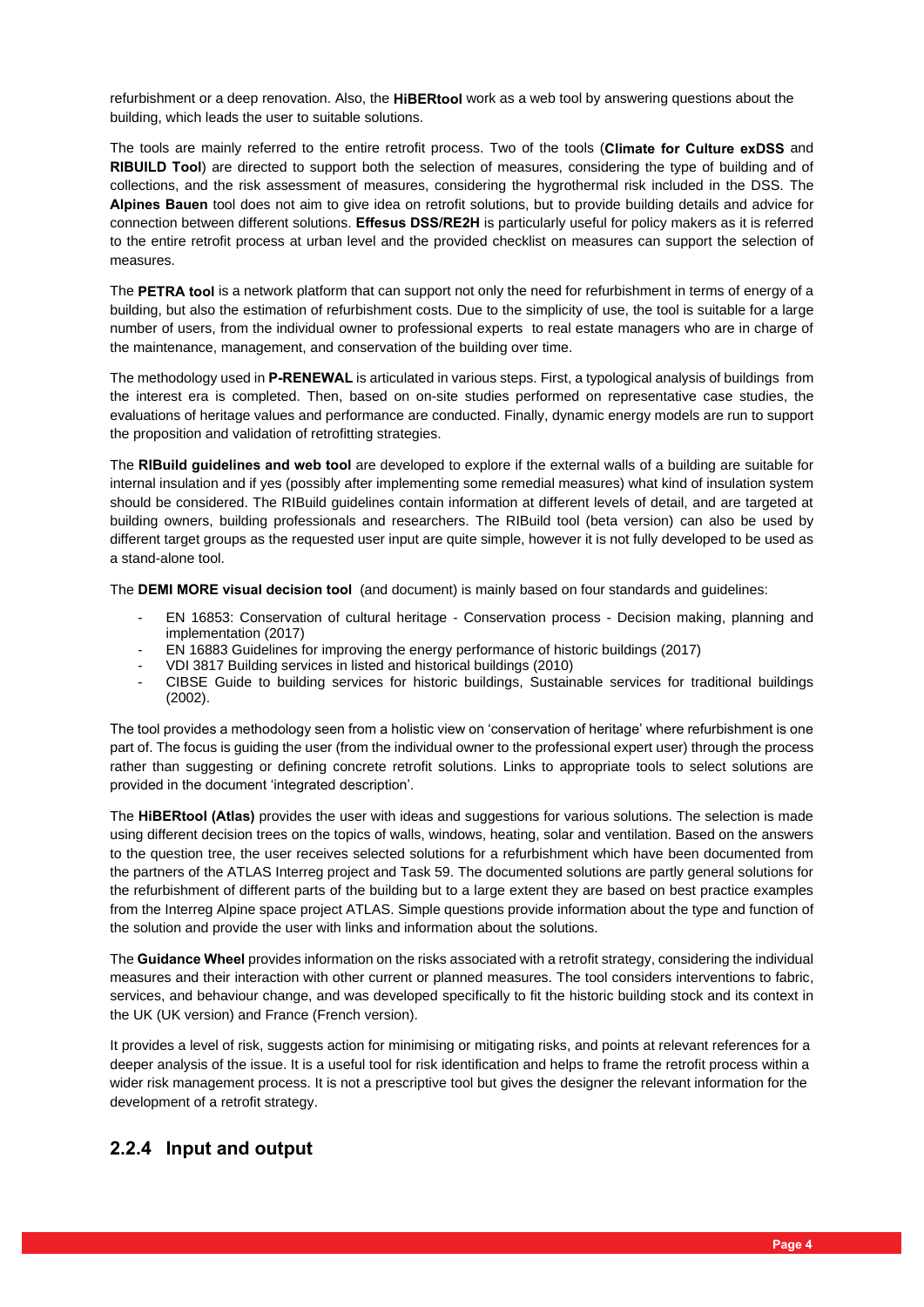In order to support the user best when answering the questions of the decision trees, **HiBERtool** provides information texts for the more complex questions, which should facilitate the choice of the answer options.

The **Guidance Wheel** requires information on the context of the building, namely the heritage value of the building, its condition, the level of exposure to wind-driven rain, the number of exposed sides (for ventilation), the occupant's energy use and interest in the building.

The **PETRA tool** requires accurate information of the building. This is provided by entering energy data collected from an on-site inspection, building plans, photographs or 3D models, information on services, constructive materials, user behaviour, etc. For the analysis, evaluation and protection of the heritage buildings, the tool considers a datasheet developed by the *Ecole Polytechnique Fédérale de Lausanne* (EPFL) that allows inserting descriptive comments for macro elements of analysis and to define a building heritage class based on the regulations in force. The class will be comparable with the new classification after any rehabilitation interventions. It defines six classes from A to G, according to the assessment of the public body for heritage protection and is based on seven criteria: i. Architectural value; ii. Authenticity; iii. Integration on the site; iv. Uniqueness; v. Representativeness; vi. Historical value- cultural; vii. Affective value. Furthermore, it is possible to indicate the level of degradation of every single element of the building.

Different levels of decision making (LoDM) have been established in the **EFFESUS DSS** depending on the information availability and the stage of the process. These LoDMs range from low levels (LoDM 0 and I) where only general information regarding the city is necessary and just generic strategies are provided to medium-high levels (LoDM II and III) where an external data model is necessary to structure the information and tailored strategies are provided to provide the input data regarding the characteristics of the historic district. The DSS will need to take into account the user's input and using a data-driven decision approach, query the solutions repository and provide user with the results.

Following a 'bottom-up' approach, the authors of **P-RENEWAL** propose five steps to achieve its implementation. First, a typological analysis. of dwellings built before 1914, including numerical and geographical distribution analyses, was performed on the Walloon building stock. Representative occupied buildings were selected based on the main building types. Then, a technical analysis of case studies was carried out. During this step, heritage specificities were identified to elaborate appropriate strategies. Furthermore, an evaluation of the potential was made to propose alternative options. Third, the ideal goals to achieve in terms of comfort, energy performances and environment were identified. An inventory of all possible interventions on envelope and systems relevant for each case study was compiled next. Lastly, combinations of measures were evaluated by the means of dynamic energy models. Thus, in order to profit from this methodological tool, the user would need to find the case study that best fits the building under renovation and follow the decision trees implemented in the project. Otherwise, or in the case of different building stock, the methodology proposed here would have to be followed step by step.

The **RIBuild tool** (beta version) is based on a huge number of precalculated simulations using a probabilistic approach to represent the variation in, for instance, material properties and outdoor climate, thereby indicating the risk of applying a certain solution. Simulation input data was pre-selected by RIBuild partners based on the research performed in the project and their previous experience. Thus, user input consists just of location of the specific building, orientation of the wall, the wall type and thickness, and the presence of internal or external rendering.

The **DEMI MORE visual decision tool** requires information on all steps referred to in the EN 16883, namely the ambitions and objectives (future use, budget, sustainability ambitions, regional legislation, research and design team), the building survey and assessment (heritage value of the building, its condition, use of materials, context..), the assessment and selection of measures (preliminary measure, intervention philosophy, conservation options, risk evaluation, evaluation criteria for selection), design implementation (conservation plan, quality assurance), completion and post occupancy evaluation, operation and maintenance (maintenance plan, etc) and documentation (energy performance, external communication).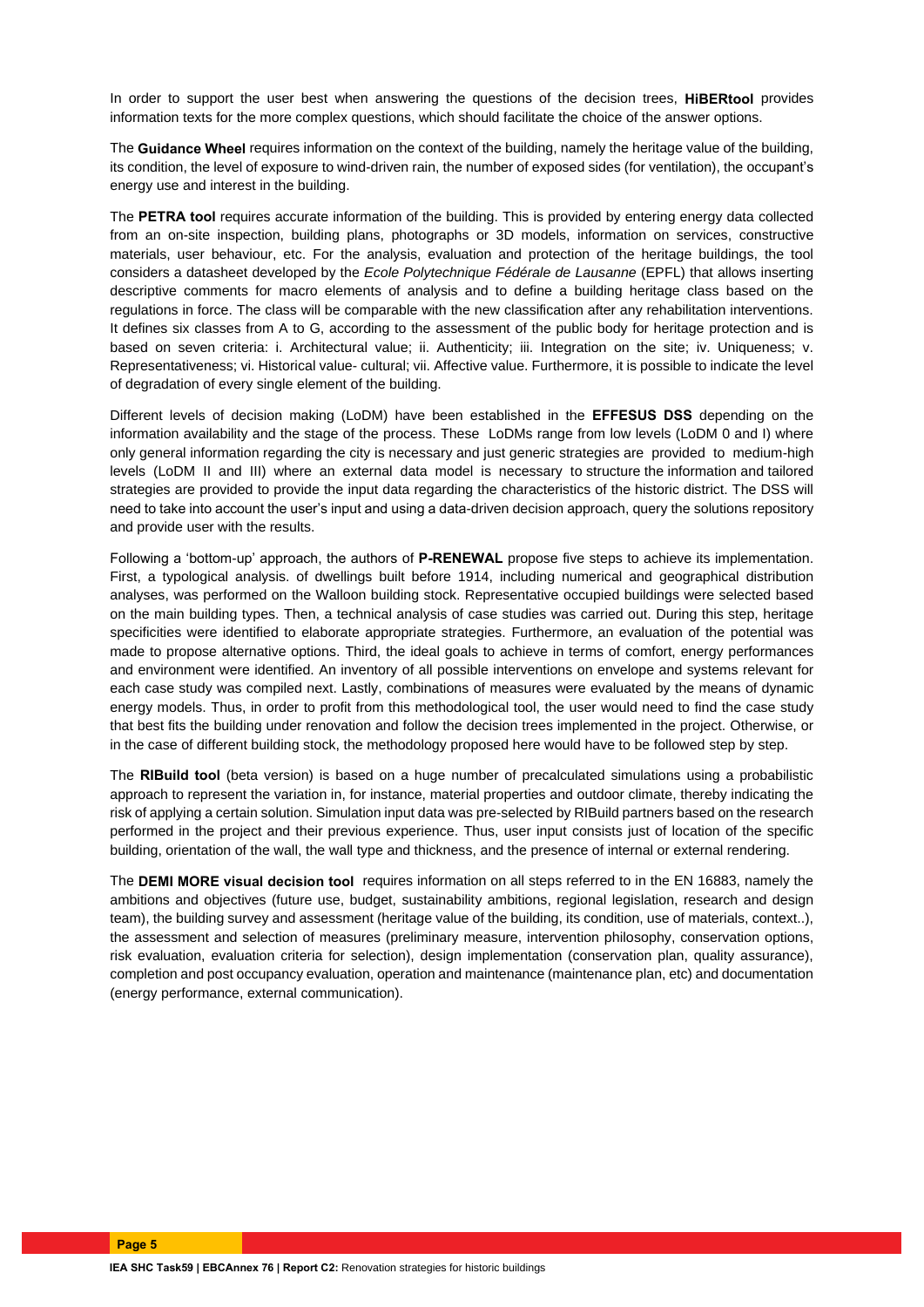#### *Table 4. Input and output data of the tools collected*

| Tool                                      | Input data needed                                                                                                                                                                                                                                                                                                            | <b>Output data provided</b>                                                                                                                                                                                                                                                                                                                                            |
|-------------------------------------------|------------------------------------------------------------------------------------------------------------------------------------------------------------------------------------------------------------------------------------------------------------------------------------------------------------------------------|------------------------------------------------------------------------------------------------------------------------------------------------------------------------------------------------------------------------------------------------------------------------------------------------------------------------------------------------------------------------|
| <b>HiBERtool</b>                          | The user has to answer different<br>questions depending on the topic of the<br>solution. Questions are mostly generic<br>and do not require any specific pre-<br>survey (e.g., preservation of the<br>appearance of the façade, availability of<br>driving rain protection etc.).                                            | Thanks to the customised decision trees,<br>users will be guided to a suitable solution<br>category where the description of the<br>solutions can be download as PDF. Reports<br>include information on technical and energy<br>performance, interaction with monument<br>conservation, and further links.                                                             |
| exDSS                                     | Information about the building (size,<br>use, location, etc.) is provided by means<br>if a predefined questionnaire following<br>the three parts of the tool (1: future<br>outlook, 2: risk assessment, 3: indoor<br>climate control methods)                                                                                | Information to support the technical analysis<br>of single retrofit measures is provided. All<br>aspects include further links to more detailed<br>publications.                                                                                                                                                                                                       |
| <b>Alpines Bauen</b>                      | Information about the building is<br>compiled by means of three different<br>predefined questionnaires depending on<br>the main interest (building envelope,<br>building service, or renovation<br>planning). Information added can be<br>saved to be accessed at a later stage                                              | Output information is focused on the<br>technical details of connections between<br>measures in step-by-step refurbishment.<br>Output is presented can be downloaded as<br>PDF files with all the relevant information,<br>including technical details. In the case of the<br>renovation planning, a suggested Gantt chart<br>of the planned intervention is included. |
| Responsible<br>retrofit guidance<br>wheel | Building context (heritage value,<br>condition, exposure to wind-driven rain,<br>exposed sides), and occupant's energy<br>use and interest in the building                                                                                                                                                                   | Report for a selected package of measures<br>presenting a list of concerns, as well as a list<br>of suggested actions to minimise/mitigate the<br>risks before, during and after installation.                                                                                                                                                                         |
| <b>Guidance wheel</b>                     | Building context (heritage value,<br>condition, exposure to wind-driven rain,<br>exposed sides), and occupant's energy<br>use and interest in the building                                                                                                                                                                   | Report for a selected package of measures<br>presenting a list of concerns, as well as a list<br>of suggested actions to minimise/mitigate the<br>risks before, during and after installation                                                                                                                                                                          |
| <b>Effesus DSS</b>                        | All the information required is structured<br>in a 3D model based in CityGML.<br>Besides the geometry, the model<br>provides information at urban level<br>regarding heritage significance, thermal<br>characteristics of the buildings and their<br>use.                                                                    | Inputs from the data model and the<br>repository are used to produce a current<br>state of the district, a list of possible solutions<br>classified by their applicability, and a priority<br>list of strategies likely to be suitable in the<br>context of a specific historic district and their<br>impact at district level.                                        |
| <b>PETRA</b>                              | Accurate information of the building<br>from an on-site inspection, building<br>plans, photographs or 3D models,<br>information on plants, constructive<br>materials, user behaviour, etc.                                                                                                                                   | Technical and energy buildings analysis.<br>Estimation refurbishment costs<br>Alternative retrofit scenarios and its<br>economic return and financial impact;<br>Information for future management and<br>maintenance; Digital reports.                                                                                                                                |
| <b>HISTOOL</b>                            | A model of the building consisting of 40<br>predefined elements is the basis of the<br>Excel-based software tool. Relevant<br>elements and usage zones of<br>Gründerzeit buildings are defined in<br>diverse levels of detail. The level of<br>detail depends on the influence of a<br>certain zone on the renovation costs. | The integrated energy performance and life-<br>cycle cost calculation leads to the derivation<br>of life-cycle costs of different renovation<br>variants. A comparison of life-cycle costs of<br>different renovation options leads to<br>information-based renovation decisions.                                                                                      |
| <b>P-RENEWAL</b>                          | 'Bottom-up' approach with five steps, 1<br>Typological analysis, 2 Investigation of                                                                                                                                                                                                                                          | Various retrofitting strategies for each case<br>study are elaborated by combining individual                                                                                                                                                                                                                                                                          |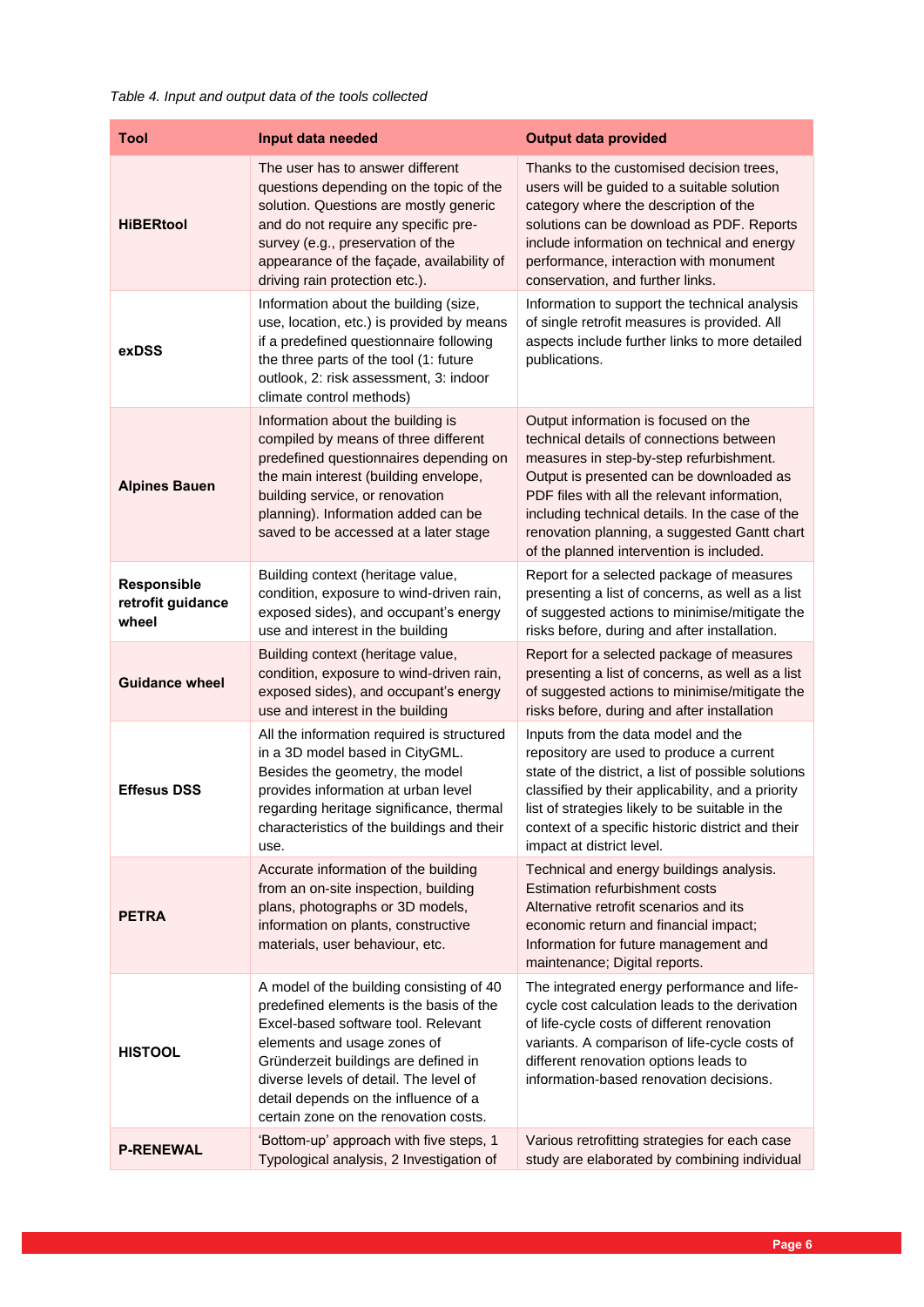|                  | case studies, 3 Discussion of retrofitting<br>objectives, 4 Listing of retrofitting<br>measures, and 5 Evaluation of<br>retrofitting strategies | retrofitting measures (on the envelope and<br>on the technical system) in order to improve<br>energy performance and comfort.                                                                                                       |
|------------------|-------------------------------------------------------------------------------------------------------------------------------------------------|-------------------------------------------------------------------------------------------------------------------------------------------------------------------------------------------------------------------------------------|
| <b>RIBUILD</b>   | Location and orientation of the building,<br>wall thickness, presence of plaster<br>internally or externally                                    | List of relevant solutions for internal<br>insulation                                                                                                                                                                               |
| <b>DEMI MORE</b> | Requires information (answers to<br>questions in checklist) on all steps<br>referred to in the EN 16883, some info<br>is mandatory, other not   | For solutions is referred in the integrated<br>description to legislation, guidelines, and<br>tools such as for instance the assessment<br>frameworks for specific refurbishment<br>measures developed by the regional<br>authority |

In the **HiBERtool**, solutions were assigned to the respective questions by the decision tree. The storage of solutions was done by the authors. Several categories are available, and it was up to the authors to decides under which category the solution belongs to. A total of about 120 solutions were documented at the time of writing this report, but the tool is designed in a way that it can be extended at any time and new solutions can be integrated.

The results of the solutions from the HiBERtool provide an overview of the solution (e.g., What is the solution? Why does it work?). In most cases, these solutions have been previously implemented and thus serve as an inspiration to find ideas for the respective case. Links to further publications and documentation allow the user to develop a better understanding of the solution.

The **Guidance Wheel** identifies the advantages of a measure, the level and type of technical, heritage and energy concerns, and the possible measures that are related to the selected measure. The measures can be selected from a number of possible measures (e.g., 68 measures in the UK version). From this initial analysis, renovation strategies can be considered.

The result of the Guidance Wheel is a report for a selected package of measures. The report presents a list of the level and type of concerns for the package of measures, as well as a list of suggested actions to minimise and mitigate the risks (associated with the identified concerns) before, during and after installation. This information can be used for the assessment of the selected package of measures and the comparison with possible alternatives. Moreover, the Guidance Wheel points to relevant academic and technical references.

The **PETRA tool** allows to indicate the level of degradation of every single element of the building and to implement an initial planning of the interventions by choosing the priorities at the time of diagnosis. It allows also to plan targeted and controlled interventions to maintain the real estate value of the building and entire real estate parks. In the PETRA tool, renovation solutions are proposed for individual building elements, there is no general repository. Two maintenance interventions are included for each element, and one to four improvement interventions for energy efficiency. The solutions are displayed by the tool on a decision grid, and it is up to the expert to find the best and optimal solution based on the client's needs. Those choices are placed in the different recovery scenarios.

The PETRA tool allows the comparison between the current state of the property and the renovation strategies generated with the new proposals of retrofit interventions, highlighting conservative, economic, energy and environmental aspects to increase the value of the property. PETRA is based on a previously developed inductive analysis method, namely EPIQR+ (Energy Performance Indoor Environment Quality Retrofit). It also supports the decision-making process of intervention measures, provides support to performs diagnosis, and uses economic evaluation concepts based on the INVESTIMMO (Franco G., 2020) model, for determining the best investment strategy in energy refurbishment. The methodology relies on a database containing the key dimensional coefficients compared to the intervention costs for all building types. It allows to make a diagnosis of both physical and functional conservative status through a systematic and coded diagnosis to determine the energy balance as function of energy aspects related with costs analyses, certification buildings labels and SIA and EU Codes. Results are compatible with local energy efficiency labels (e.g., Cantonal energy certificate for buildings CECE® and the Swiss construction standard MINERGIE®)

In the **HISTool**, specific renovation measures are predefined for each of the 40 predefined elements. The library contains a thorough collection of measures, e.g., to improve thermal resistance, to reduce thermal bridges, etc.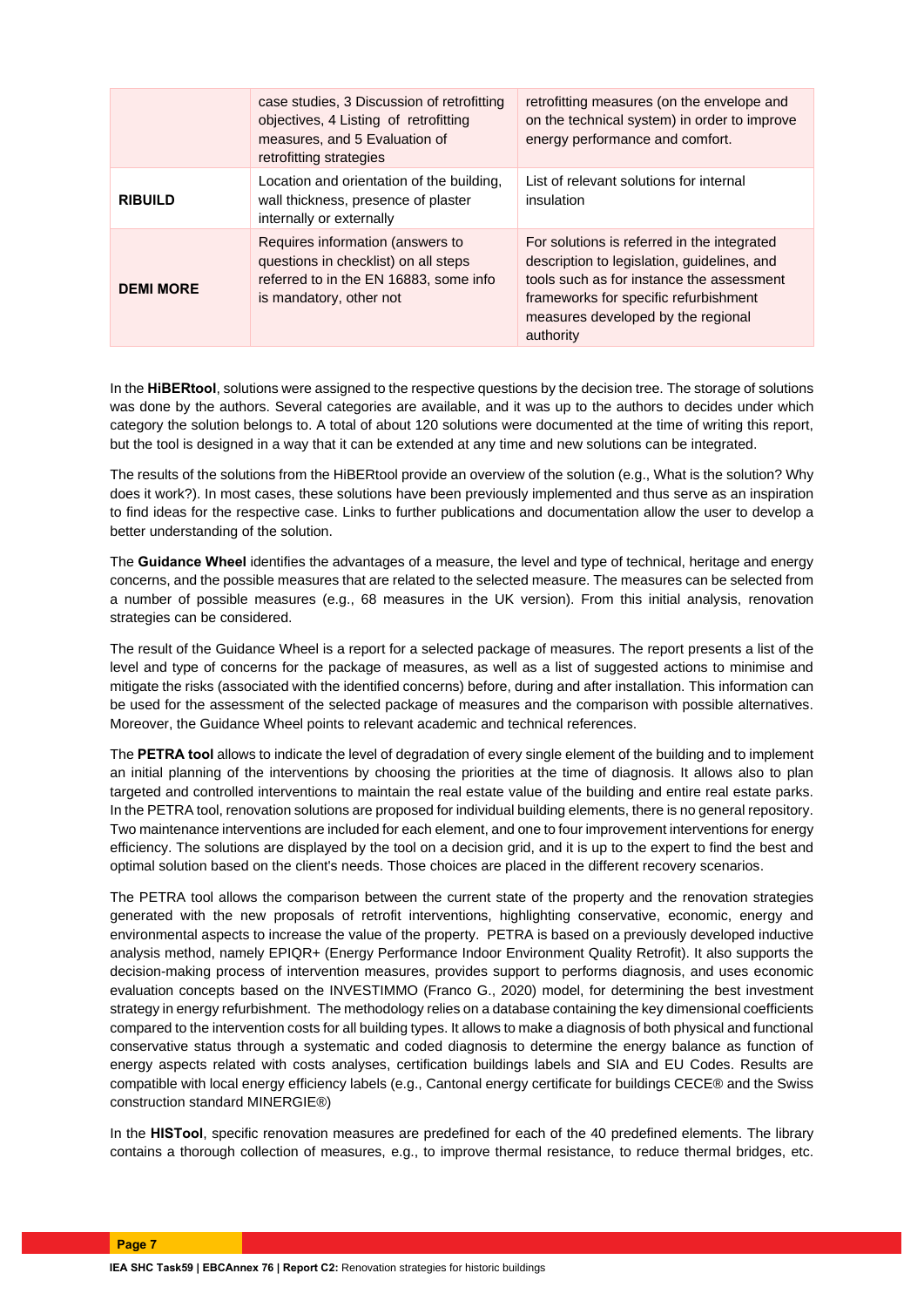Every renovation measure is defined with its technical characteristics, thermal qualities (U-values), lifetime and costs, which compose data sets that are stored in a database. All data sets consist of a detailed description of the individual components, the cost of every component and the technical parameters. The result of the calculation procedure is a comparison of the life-cycle costs of different renovation variants, which reflect different thermalenergetic qualities. The detailed results contain the respective energy performance indicators, CO2 emissions and a summary of all arising costs per variant structured in cost categories, the present value, the accumulated present value and so on.

In the **RIBuild tool** (beta version) the user gets a list of relevant solutions, based on their input. The more detailed the inputs are, the shorter the list of solutions returned. It might happen that no solutions are suggested as the tool at present does not cover all combinations of location, orientation, wall type and thickness, etc., used as variables in the simulations. This is explained in the disclaimer of the tool.

The **DEMI MORE** visual decision tool provides a guidance and systematic overview for the user of the whole conservation process of a building. For the selection of specific measures, it refers to the legislation, guidelines and tools used locally, such as the assessment frameworks for specific refurbishment measures developed by the regional authority [\(www.onroerenderfgoed.be/gespecialiseerd-advies\)](http://www.onroerenderfgoed.be/gespecialiseerd-advies). The **DEMI MORE** visual decision tool gives the user an overview of the way the steps in the EN 16883 are followed and the specific systems, standards and technical references used to come to the selection of measures. The DEMI MORE visual decision tool has no fixed assessment system but asks the user to refer specific to the system(s) that are used.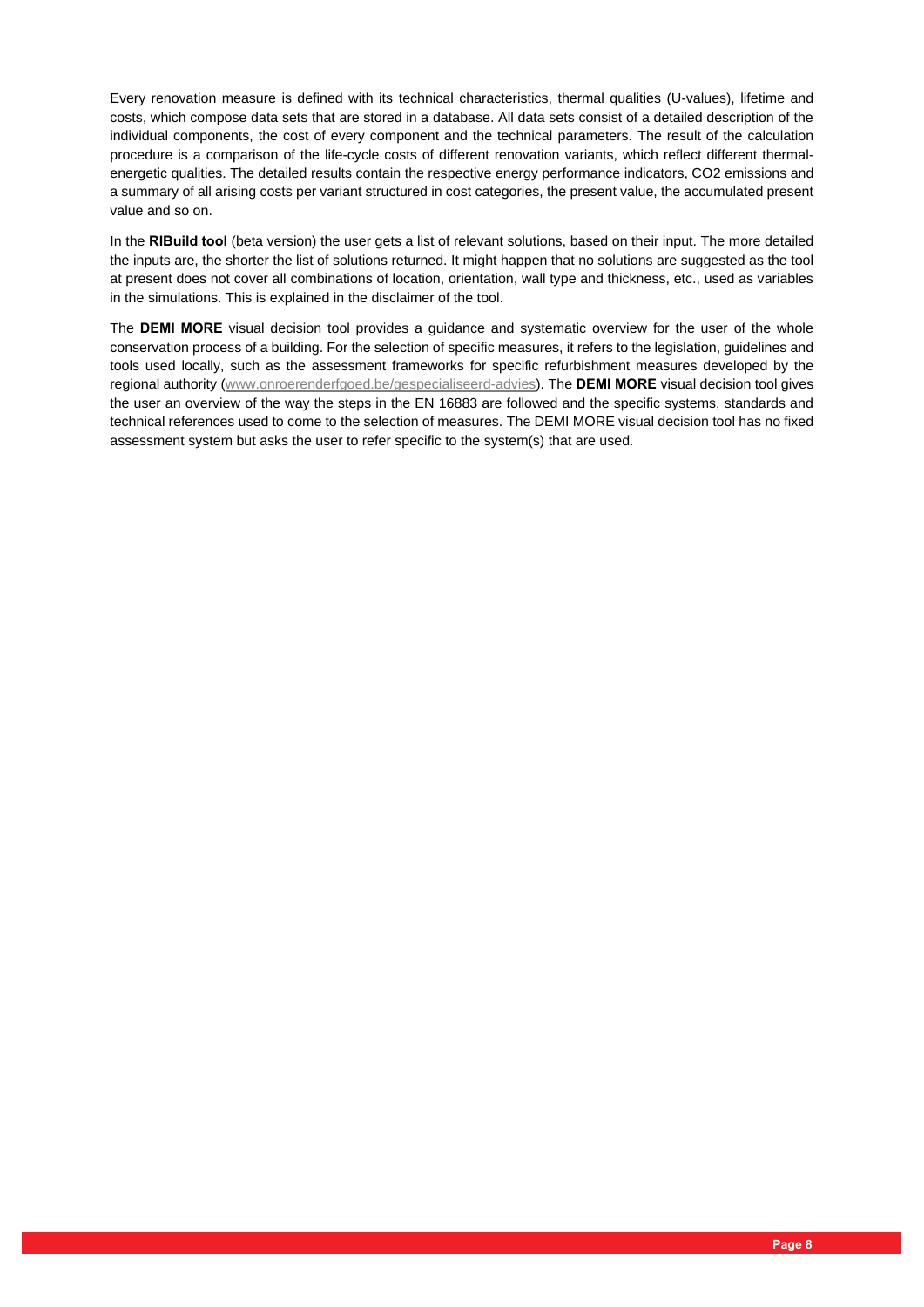# 3 EN 16883:2017: the application of support tool in the planning process to define renovation strategies

Decision-making is a complex process of identifying, evaluating, and choosing alternatives based on the values, preferences, and beliefs of the decision-maker. In the context of built heritage projects, this complexity is amplified as the decision makers should consider, in addition to economic resources, environmental impact, or legislative constrains, the analysis of historical and artistic values of the building.

The choices made in a specific case, among all available options, depend heavily on the initial goal setting: each goal might be directly linked to one or more criteria, possibly quantifiable by indicators, to support the evaluation of alternatives [5]. The complex nature of the problem is linked to the variety of stakeholders involved in the process, as well as other factors influencing the choice of the 'optimal' combination of solutions ('strategies'). In order to reach decisions that balance all aspects of sustainability, a more structured decision-making process is needed that bridges the gap between rigorous, universal standards and ad hoc decision-making processes [6].

To fill the gap between theory and practice, the EN 16883:2017 - 'Conservation of cultural heritage - Guidelines for improving the energy performance of historic buildings' was published. This European Standard provides guidelines for sustainably improving the energy performance of historic buildings, while respecting their heritage significance. The use of this standard applies to historic buildings of all types and ages and is not limited to buildings with statutory heritage designation.

EN 16883 presents a normative working procedure for selecting measures to improve energy performance, based on an investigation, analysis and documentation of the building including its heritage significance. The procedure assesses the impact of those measures from both energy and conservation point of view. As indicated in the procedure of the EN 16883, we can recognize seven steps in the decision-making process:

- 1. **Identification of objectives**: to make a decision, you must first identify the problem you need to solve or the question you need to answer.
- 2. **Collection of relevant information**: relevant and accurate information is needed for building characterization and energy evaluation. Special attention should be paid in analysing peculiar features of the historic environment, understanding the changes of its use, of its constructive characteristics and its material restrictions.
- 3. **Identification the alternatives**: identify possible solutions to your problem. There is usually more than one option to consider when trying to meet a goal. This balance requires a comprehensive understanding of historical architecture and technical know-how.
- 4. **Assessment of solutions and strategies**: implies carefully weighing the different possible alternatives (single solution or a combination of retrofit scenarios), with the support of tools for evaluation, energy simulation, financial assessment, risk assessment, etc. Once you have identified multiple alternatives, it is necessary to weigh the evidence for or against said alternatives. The single solutions are considered, as well as the combination in scenarios ("strategies").
- 5. **Choose among alternatives**: here is the part of the decision-making process where the actors involved in make the decision.
- 6. **Implementation of solutions**: the best scenario has been chosen. The solutions are defined.
- 7. **Check of the decision**: after a predetermined amount of time, it is necessary to take a look back at your decision. Did you solve the problem? Did you answer the question? Did you meet your goals?

The identification of solutions cannot be separated from the analysis of the building and its requirements. Often the identification concerns only the verification of single retrofit options, not necessarily taking possible interference between different alternatives into consideration. Further, the quality of decision-making in historic buildings interventions is a compromise between the costs and benefits of the specific project, not simply a technical practice, but also a socio-cultural activity, considering historical, cultural, economic, and social factors simultaneously.

In addition to that, some practical variables can then be linked in the assessment, for example, to the timing of the project, others to the economic feasibility of the interventions, reversibility and reliability of selected measures, comfort improvement, energy savings, environmental effects, etc [7]. Moreover, additional quantitative (for example, the conservation conditions of an historic building) and qualitative information (for example, the people's behaviour towards implementing retrofit actions) can be incorporated in the process [8, 9].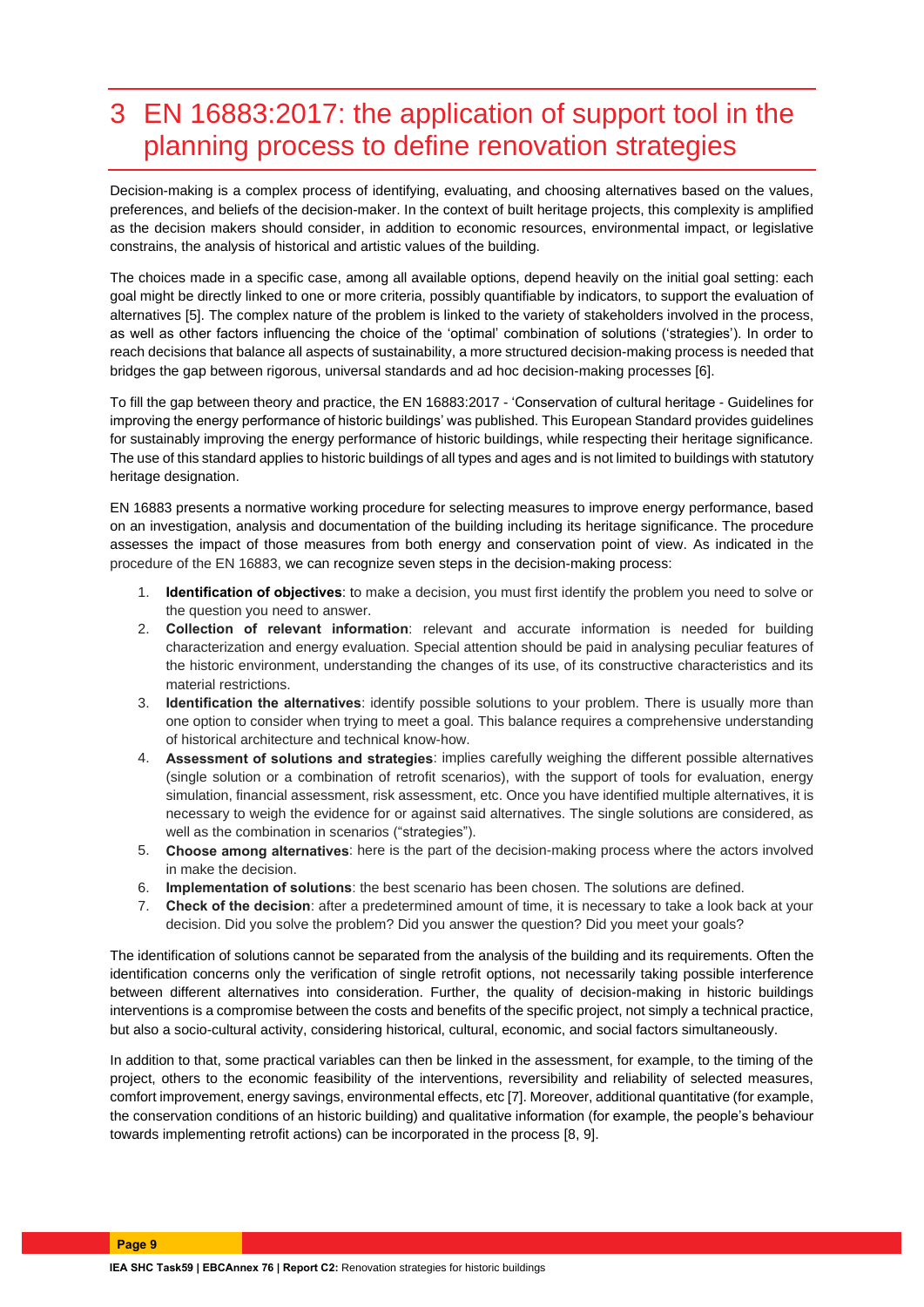This balance requires a comprehensive understanding of historical architecture and technical know-how in the assessment of solutions. Therefore, in addition to the capacity of 'reading' the building, the assessment of solutions has also to evaluate the pros and cons of choices in a multidisciplinary and integrated way. The European guidelines propose for this reason a risk assessment matrix, focusing the attention on (i) heritage significance preservation; (ii) technical compatibility; (iii) economic viability; (iv) energy efficiency; (v) environmental impact; (vi) indoor environmental quality; (vii) aspects of use. The set of these criteria encompasses what are the principles for a good integrated energy retrofit project of a historical building.

The guidelines, however, do not give solutions neither specifies how to identify the best solutions / strategies for a single case, as its scope is to provide a generalised iterative planning process that is adaptable in different contexts. Each case requires a tailored analysis of the existing resources and a dedicated assessment of the different scenarios. This process is thought to be carried out by a multidisciplinary team, although the proper balance of that team is not always verified. Multiple actors are involved in the decision-making process, and sometimes with conflicting objectives. This includes stakeholders such as public government representatives, architects, architectural historians, developers, and owners.



*Figure 1. Flow chart showing the proposed procedure in EN 16883:2017 and application of HISTool (Source: Hüttler et al., 2018)*

Hence, it is still necessary to investigate how the steps of identification (step 3), assessment (step 4) and choice of alternatives (step 5) can be supported with additional tools and resources. Some partial analyses have already been done looking at the application of certain tools in the context of the guidelines (e.g., HISTool Figure 1), but it would be necessary to understand how all the already available tools presented here could be applied within the procedure proposed in the EN 16883:2017 guidelines. That would eventually lead to a more robust decision-making process where complementary tools could be connected for the identification of the most suitable renovation strategy.